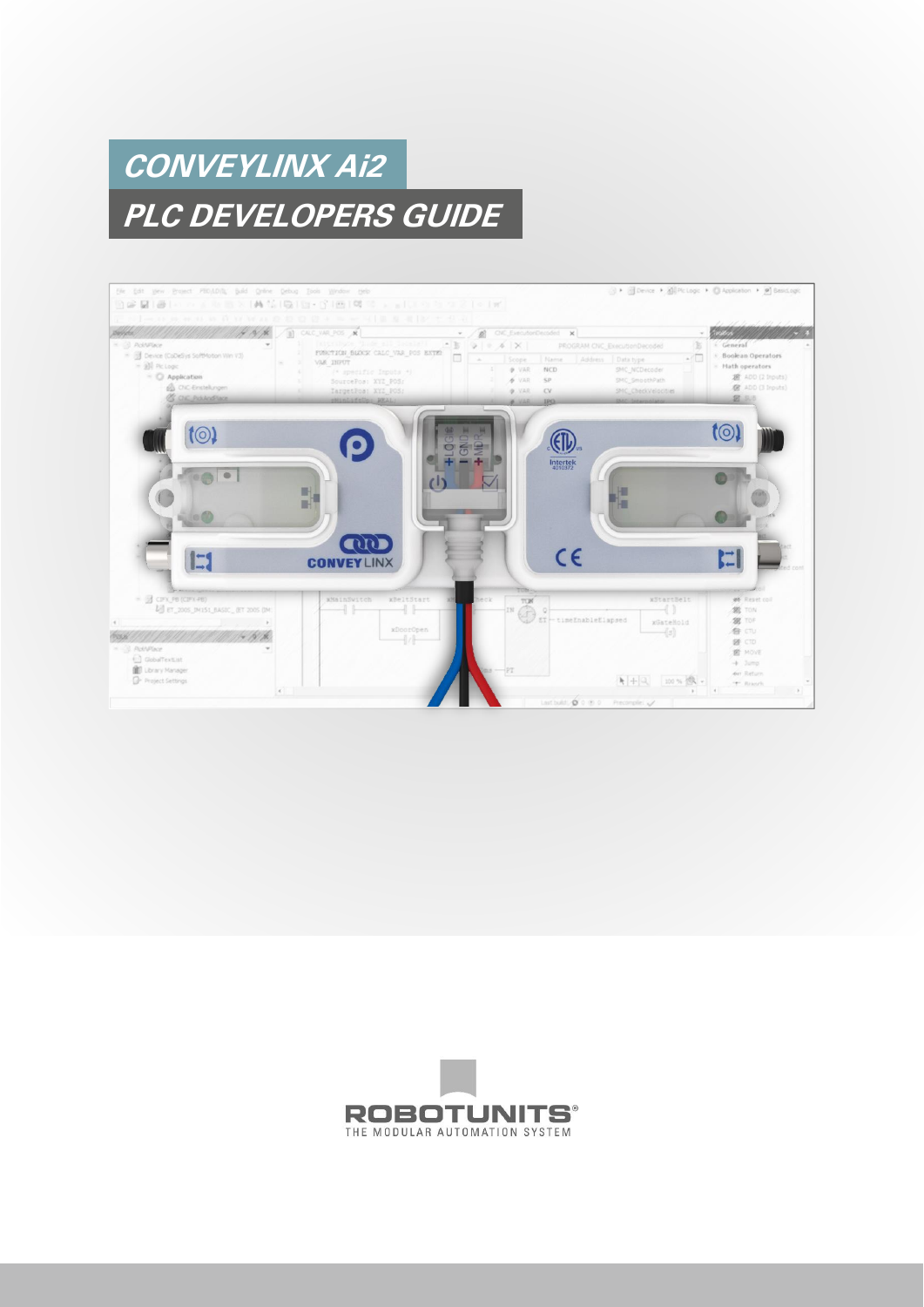# **Table of contents**

| 1 <sub>1</sub> |  |  |
|----------------|--|--|
|                |  |  |
| 2.1            |  |  |
| 2.2            |  |  |
|                |  |  |
| 3.1            |  |  |
| 3.2            |  |  |
| 3.3            |  |  |
| 3.4            |  |  |
| 3.5            |  |  |
| 3.6            |  |  |
| 3.7            |  |  |
| 3.8            |  |  |
|                |  |  |
| 4.1            |  |  |
| 4.2            |  |  |
|                |  |  |
| 5.1            |  |  |
| 5.2            |  |  |
| 5.3            |  |  |
| 5.4            |  |  |
| 5.5            |  |  |
| 5.6            |  |  |
| 5.7            |  |  |
| 5.8            |  |  |
| 5.9            |  |  |
|                |  |  |

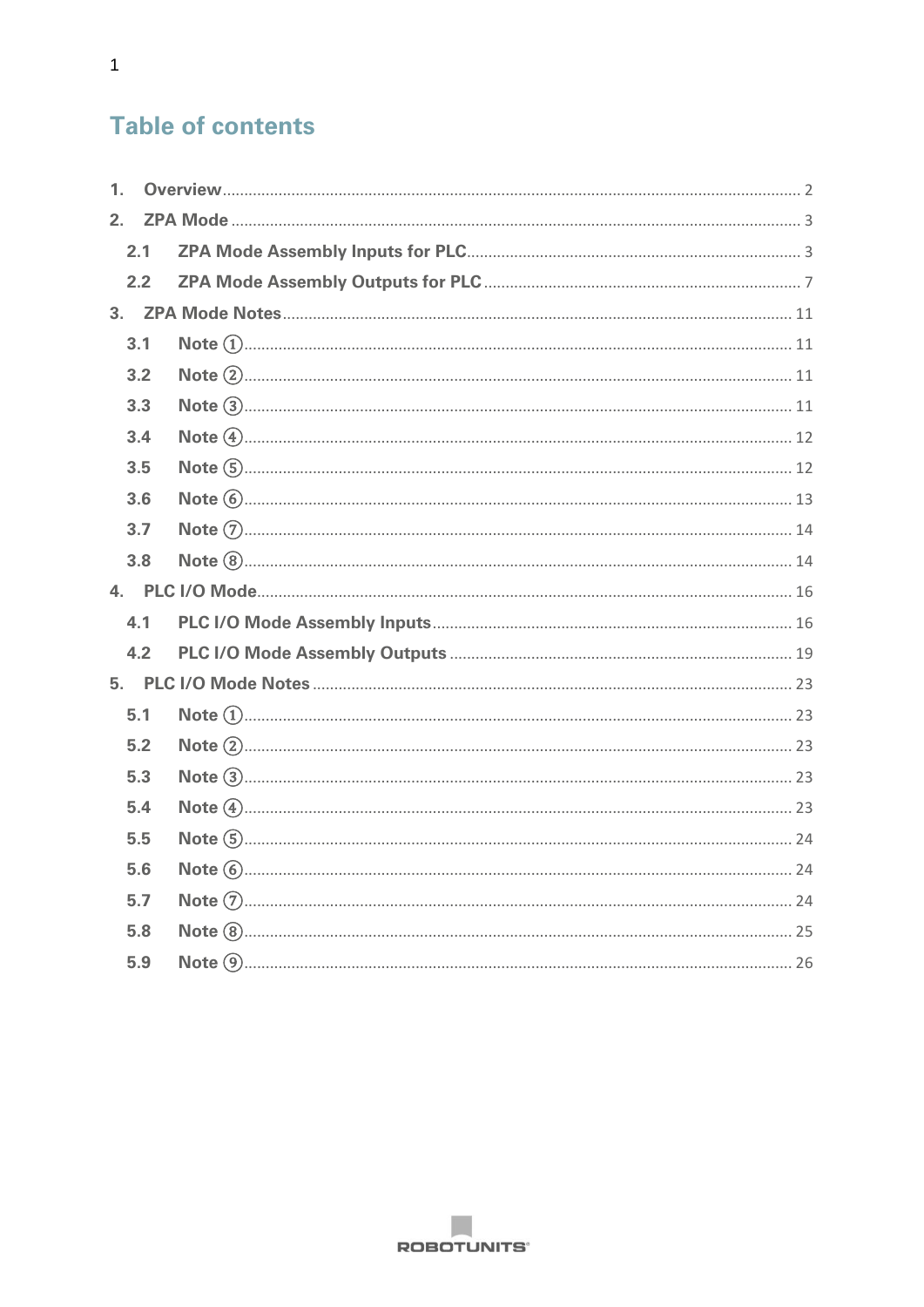# <span id="page-2-0"></span>**1. Overview**

Each and every ConveyLinx Ai module on a conveyor system functions in only one of two possible operational modes:

- ZPA Mode
- PLC I/O Mode

| <b>ConveyLinx-Ai2 Control Strategy Quick Reference</b> |                    |                                                                                                                                                                                                                                                                                                                                                                                                                                                       |  |  |
|--------------------------------------------------------|--------------------|-------------------------------------------------------------------------------------------------------------------------------------------------------------------------------------------------------------------------------------------------------------------------------------------------------------------------------------------------------------------------------------------------------------------------------------------------------|--|--|
| <b>Any Mode</b>                                        | <b>Read Status</b> | Available to any Modbus TCP, Profinet I/O, or Ethernet I/P<br>$\bullet$<br>networked device regardless of Module Mode<br>Read Sensor & Control port inputs<br>$\bullet$<br>Read MDR diagnostics<br>$\bullet$                                                                                                                                                                                                                                          |  |  |
| <b>ZPA Mode</b>                                        | Default            | No PLC required<br>$\bullet$<br>Hard-wired connections available to control zone stop/release<br>$\bullet$<br>Some electrical connections will require additional M8 splitter<br>$\bullet$<br>devices to access all signals                                                                                                                                                                                                                           |  |  |
|                                                        | Interface PLC      | Ethernet I/P, Profinet I/O, or Modbus TCP Networks supported<br>$\bullet$<br>PLC can control over the network: zone accumulate/release,<br>$\bullet$<br>tracking data read/write, zone speed, monitor sensor & control<br>port inputs                                                                                                                                                                                                                 |  |  |
| <b>PLC I/O Mode</b>                                    | Interface PLC      | Default Out of the Box Mode<br>$\bullet$<br>Suspends ALL ZPA functionality<br>$\bullet$<br>PLC has complete access and control of Sensor Port I/O<br>$\bullet$<br>PLC has complete control of both MDR ports (speed, accel/decel,<br>$\bullet$<br>braking method, etc.)<br>One or both MDR ports can be changed to provide up to 2 high<br>$\bullet$<br>powered digital outputs (1A each) per MDR port for a total of 4<br>digital outputs available. |  |  |

This chart shows the data sent to the PLC from the module when connected. All registers in the module are 16-bit integer data type.

| <b>Register Chart Legend</b> |                                                              |  |  |
|------------------------------|--------------------------------------------------------------|--|--|
| M: 4:1502                    | Indicates <b>Modbus</b> TCP Addressing Notation              |  |  |
| <b>E: I.Data[2]</b>          | Indicates EthenNet/IP Addressing Notation                    |  |  |
| P: Byte 4 (Hi) Byte 5 (Lo)   | <b>QQQQQ</b><br>Indicates <b>Trigger</b> Addressing Notation |  |  |

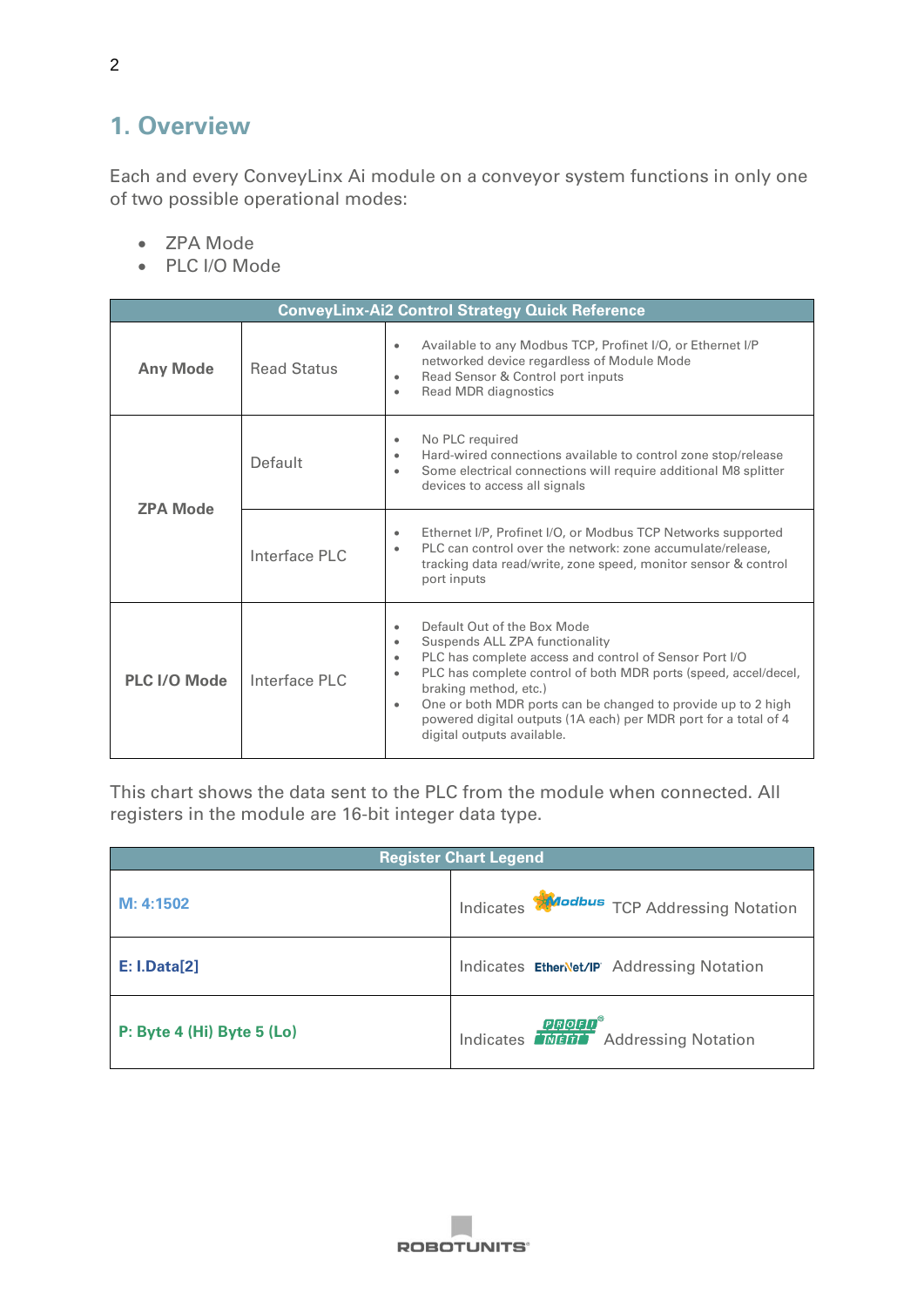# <span id="page-3-0"></span>**2. ZPA Mode**

# <span id="page-3-1"></span>**2.1 ZPA Mode Assembly Inputs for PLC**

| Register<br>Name / Module Address                                         | <b>Assembled Address for</b><br><b>PLC</b>                     | <b>Description</b>                                                                                                                                                                                                                                                                                                                                  |
|---------------------------------------------------------------------------|----------------------------------------------------------------|-----------------------------------------------------------------------------------------------------------------------------------------------------------------------------------------------------------------------------------------------------------------------------------------------------------------------------------------------------|
| <b>Local Status Upstream</b><br><b>Zone Forward Direction</b><br>4:0116   | M: 4:1500 (Low Byte)<br>E: I.Data[0] (Low Byte)<br>P: Byte 1   | <b>Unsigned Value of Byte</b><br>$0x01$ = Zone sensor clear and motor stopped<br>$0x02$ = Zone sensor clear, motor running, accepting from<br>upstream zone<br>0x04 = Zone sensor blocked, motor running, discharging<br>to downstream zone<br>$0x05$ = Zone sensor blocked and motor stopped<br>0x06 = Busy (state during Convey Stop active mode) |
| <b>Local Status Upstream</b><br><b>Zone Reverse Direction</b><br>4:0116   | M: 4:1500 (High Byte)<br>E: I.Data[0] (High Byte)<br>P: Byte 0 |                                                                                                                                                                                                                                                                                                                                                     |
| <b>Local Status Downstream</b><br><b>Zone Forward Direction</b><br>4:0196 | M: 4:1501 (Low Byte)<br>E: I.Data[1] (Low Byte)<br>P: Byte 3   | See ZPA Mode Note $(1)$ for further details.                                                                                                                                                                                                                                                                                                        |
| <b>Local Status Downstream</b><br><b>Zone Reverse Direction</b><br>4:0196 | M: 4:1501 (High Byte)<br>E: I.Data[1] (High Byte)<br>P: Byte 2 |                                                                                                                                                                                                                                                                                                                                                     |
| <b>Arrival Count Local</b><br><b>Upstream Zone</b><br>4:0106              | M: 4:1502<br>E: I.Data[2]<br>P: Byte $4$ (Hi) Byte $5$ (Lo)    | <b>Unsigned Integer Value</b><br>Increments by 1 each time a Carton arrives in the<br>$\bullet$<br>zone<br>Value rolls over from 65,535 back to 0<br>$\bullet$                                                                                                                                                                                      |
| <b>Departure Count Local</b><br><b>Upstream Zone</b><br>4:0107            | M: 4:1503<br>E: I.Data[3]<br>P: Byte 6 (Hi) Byte 7 (Lo)        | <b>Unsigned Integer Value</b><br>Increments by 1 each time a Carton departs the<br>$\bullet$<br>zone<br>Value rolls over from 65,535 back to 0<br>$\bullet$                                                                                                                                                                                         |
| <b>Arrival Count Local</b><br><b>Downstream Zone</b><br>4:0186            | M: 4:1504<br>E: I.Data[4]<br>$P: B$ yte 8 (Hi) Byte 9 (Lo)     | <b>Unsigned Integer Value</b><br>Increments by 1 each time a Carton arrives in the<br>$\bullet$<br>zone<br>Value rolls over from 65,535 back to 0<br>$\bullet$                                                                                                                                                                                      |
| <b>Departure Count Local</b><br>Downstream Zone<br>4:0187                 | M: 4:1505<br>E: I.Data[5]<br>P: Byte 10 (Hi) Byte 11 (Lo)      | <b>Unsigned Integer Value</b><br>Increments by 1 each time a Carton departs the<br>$\bullet$<br>zone<br>Value rolls over from 65,535 back to 0<br>$\bullet$                                                                                                                                                                                         |

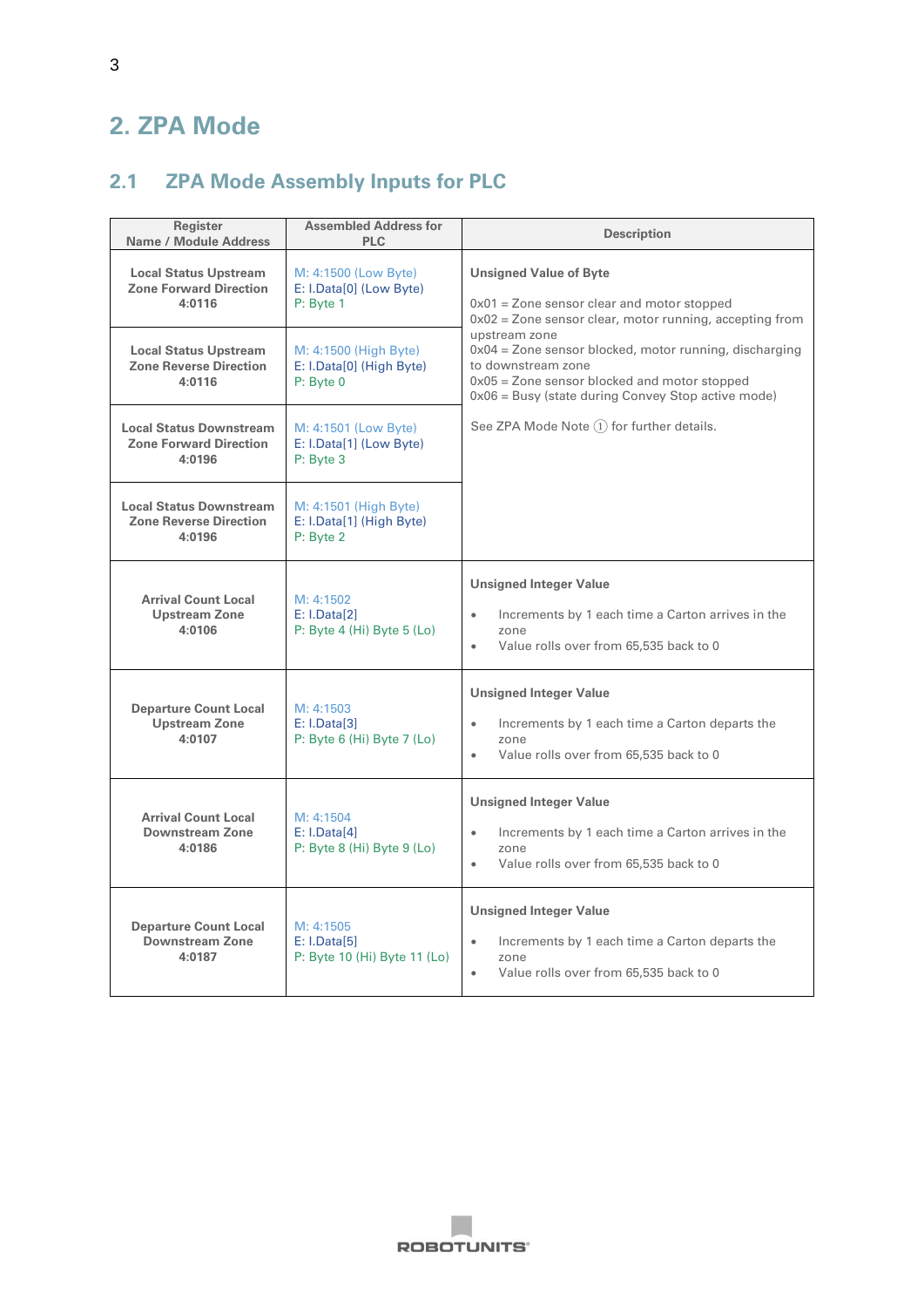|                                                                              |                                                            | <b>Bitwise Value - Read only</b><br>bit $0 =$ Module Reset Flag $-1$ when module resets, 0 when PLC<br>connected<br>bit $1 =$ Reserved<br>bit 2 = Over-Voltage - Module power supply has exceeded 30V<br>bit $3 =$ Left Motor Error – bits 7 thru 15 indicate specific error<br>bit $4 =$ Ethernet Connections NOT OK<br>bit 5 = Upstream Jam Error                                                                                                                                                                                                                                                                                                                                                                                          |
|------------------------------------------------------------------------------|------------------------------------------------------------|----------------------------------------------------------------------------------------------------------------------------------------------------------------------------------------------------------------------------------------------------------------------------------------------------------------------------------------------------------------------------------------------------------------------------------------------------------------------------------------------------------------------------------------------------------------------------------------------------------------------------------------------------------------------------------------------------------------------------------------------|
| <b>Module Status</b><br>Word 1<br>4:0088                                     | M: 4:1506<br>E: I.Data[6]<br>P: Byte 12 (Hi) Byte 13 (Lo)  | bit $6 =$ Left Sensor Error<br>bit 7 = Low Voltage Error - Module Power Supply less than 18V<br>bit 8 = Left Motor Over-heated - Calculated temperature over<br>$105^{\circ}$ C<br>bit $9 =$ Left Motor at Max. Torque<br>bit 10 = Left Motor Short Circuit<br>bit 11 = Left Motor Not Connected<br>bit 12 = Left Motor Overload – Motor has been stalled for more<br>than 20 seconds<br>bit 13 = Left Motor Stalled - Motor running slower than 10% of<br>selected speed<br>bit 14 = Left Motor Hall Sensor Error<br>bit 15 = Left Motor Not Used                                                                                                                                                                                           |
|                                                                              |                                                            | <b>Bitwise Value - Read only</b>                                                                                                                                                                                                                                                                                                                                                                                                                                                                                                                                                                                                                                                                                                             |
| <b>Module Status</b><br>Word 2<br>4:0089                                     | M: 4:1507<br>E: I.Data[7]<br>P: Byte 14 (Hi) Byte 15 (Lo)  | $bit 0 = Reserve$<br>bit $1 =$ Reserved<br>bit 2 = Over-Voltage - Motor power supply has exceeded 30V<br>bit $3 =$ Right Motor Error<br>bit $4 =$ Reserved<br>bit 5 = Downstream Jam Error<br>bit $6 =$ Right Sensor Error<br>bit 7 = Low Voltage Error - Motor Power Supply less than 18V<br>bit 8 = Right Motor Over-heated - Calculated temperature over<br>105°C<br>bit 9 = Right Motor at Max. Torque<br>bit 10 = Right Motor Short Circuit<br>bit 11 = Right Motor Not Connected<br>bit 12 = Right Motor Overload – Motor has been stalled for more<br>than 20 seconds<br>bit 13 = Right Motor Stalled - Motor running slower than 10% of<br>selected speed<br>bit 14 = Right Motor Hall Sensor Error<br>bit 15 = Right Motor Not Used |
| <b>Current Upstream</b><br><b>Zone Tracking</b><br>Word 1<br>4:0119          | M: 4:1508<br>E: I.Data[8]<br>P: Byte 16 (Hi) Byte 17 (Lo)  | When Carton is accumulated in UPSTREAM zone:<br>Value = Tracking data word #1 (16-bit integer) for the Carton<br>currently accumulated and stopped in the module's Upstream<br>zone.                                                                                                                                                                                                                                                                                                                                                                                                                                                                                                                                                         |
| <b>Current Upstream</b><br><b>Zone Tracking</b><br>Word 2<br>4:0120          | M: 4:1509<br>E: I.Data[9]<br>P: Byte 18 (Hi) Byte 19 (Lo)  | When Carton is accumulated in UPSTREAM zone:<br>Value = Tracking data word #2 (16-bit integer) for the Carton<br>currently accumulated and stopped in the module's Upstream<br>zone.                                                                                                                                                                                                                                                                                                                                                                                                                                                                                                                                                         |
| <b>Current</b><br><b>Downstream Zone</b><br><b>Tracking Word 1</b><br>4:0199 | M: 4:1510<br>E: I.Data[10]<br>P: Byte 20 (Hi) Byte 21 (Lo) | When Carton is accumulated in DOWNSTREAM zone:<br>Value = Tracking data word #1 (16-bit integer) for the Carton<br>currently accumulated and stopped in the module's<br>Downstream zone.                                                                                                                                                                                                                                                                                                                                                                                                                                                                                                                                                     |

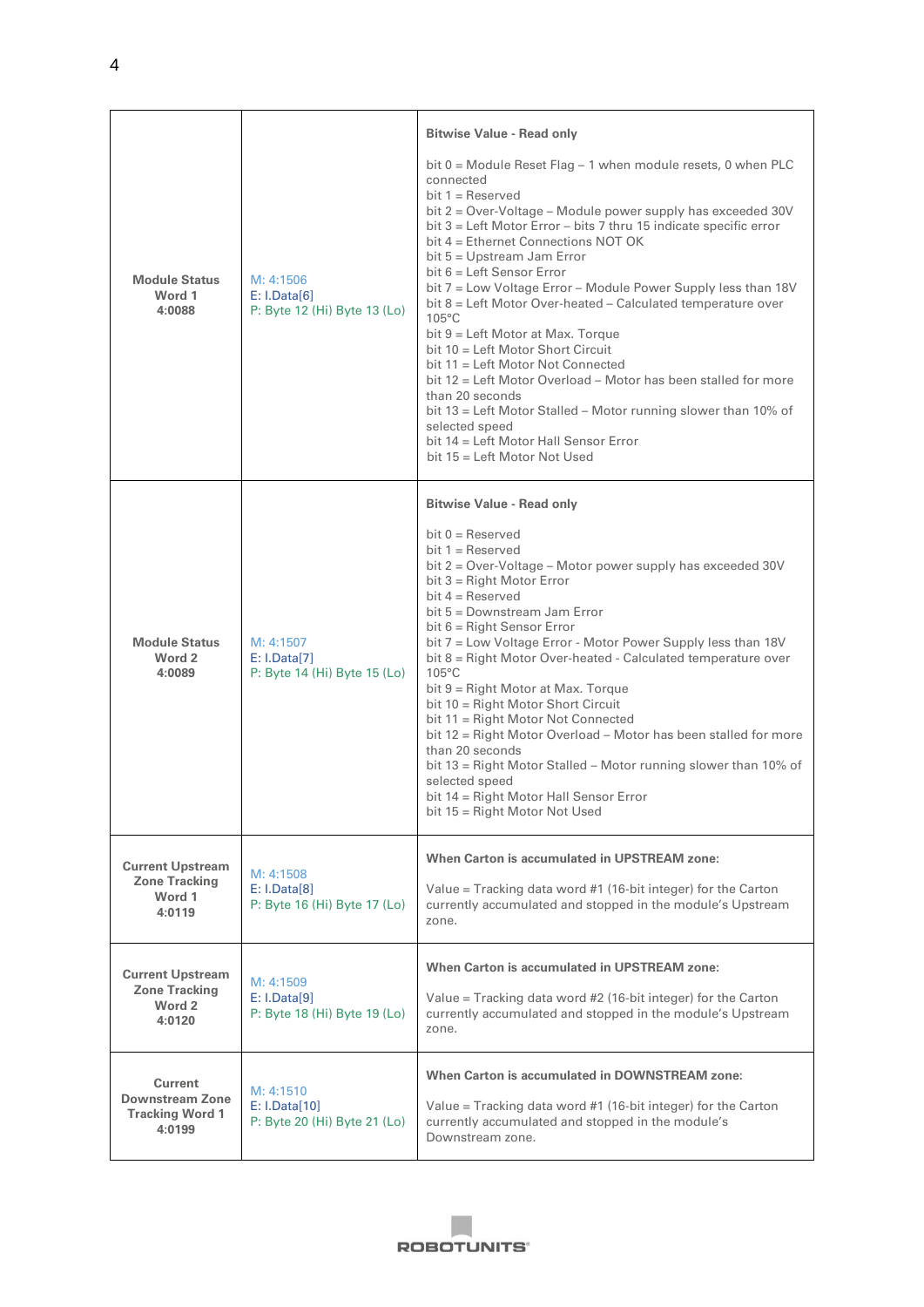| <b>Current Downstream Zone</b><br><b>Tracking Word 2</b><br>4:0200 | M: 4:1511<br>E: I.Data[11]<br>P: Byte 22 (Hi) Byte 23 (Lo) | When Carton is accumulated in DOWNSTREAM zone:<br>Value = Tracking data word $#2$ (16-bit integer) for the<br>Carton currently accumulated and stopped in the<br>module's Downstream zone.                                                                                                                                                  |
|--------------------------------------------------------------------|------------------------------------------------------------|---------------------------------------------------------------------------------------------------------------------------------------------------------------------------------------------------------------------------------------------------------------------------------------------------------------------------------------------|
| <b>Current Release Count for</b><br><b>Upstream Zone</b><br>4:0105 | M: 4:1512<br>E: I.Data[12]<br>P: Byte 24 (Hi) Byte 25 (Lo) | Copy of the current value in the Release Upstream<br>output register which can be used by PLC logic to<br>confirm release count prior to writing new data to the<br>Release Upstream output register.                                                                                                                                       |
| <b>Current Release Count for</b><br>Downstream Zone<br>4:0185      | M: 4:1513<br>E: I.Data[13]<br>P: Byte 26 (Hi) Byte 27 (Lo) | Copy of the current value in Release Downstream which<br>can be used by PLC logic to confirm release count prior<br>to writing new data to the output Release Downstream<br>register.                                                                                                                                                       |
| <b>Get Tracking Forward</b><br><b>Direction Word 1</b><br>4:0201   | M: 4:1514<br>E: I.Data[14]<br>P: Byte 28 (Hi) Byte 29 (Lo) | When module is discharging to Non-ConveyLinx<br>controlled conveyor:<br>Value = Tracking data word $#1$ (16-bit integer) for the<br>Carton that has just discharged from the local<br>downstream zone when local conveyor is operating in<br>default or "forward" direction.                                                                |
| <b>Get Tracking Forward</b><br><b>Direction Word 2</b><br>4:0202   | M: 4:1515<br>E: I.Data[15]<br>P: Byte 30 (Hi) Byte 31 (Lo) | When module is discharging to Non-ConveyLinx<br>controlled conveyor:<br>Value = Tracking data word #2 (16-bit integer) for the<br>Carton that has just discharged from the local<br>downstream zone when local conveyor is operating in<br>default or "forward" direction.                                                                  |
| <b>Get Tracking Reverse</b><br><b>Direction Word 1</b><br>4:0121   | M: 4:1516<br>E: I.Data[16]<br>P: Byte 32 (Hi) Byte 33 (Lo) | When module is discharging to Non-ConveyLinx<br>controlled conveyor:<br>Value = Tracking data word $#1$ (16-bit integer) for the<br>load that has just discharged from the local downstream<br>zone when local conveyor is operating in opposite of<br>default or "reverse" direction.                                                      |
| <b>Get Tracking Reverse</b><br><b>Direction Word 2</b><br>4:0122   | M: 4:1517<br>E: I.Data[17]<br>P: Byte 34 (Hi) Byte 35 (Lo) | When module is discharging to Non-ConveyLinx<br>controlled conveyor:<br>Value = Tracking data word $#2$ (16-bit integer) for the<br>Carton that has just discharged from the local<br>downstream zone when local conveyor is operating in<br>opposite of default or "reverse" direction.                                                    |
| <b>Sensor Port Inputs</b><br>4:0035                                | M: 4:1518<br>E: I.Data[18]<br>P: Byte 36 (Hi) Byte 37 (Lo) | <b>Bitwise Value - Read only</b><br>bit $00 =$ Left Sensor Port – Aux I/O (M8 Pin2)<br>bit $02$ = Right Sensor Port – Aux I/O (M8 Pin2)<br>bit 04 = Left Sensor Port - Signal (M8 Pin4)<br>bit 06 = Right Sensor Port - Signal (M8 Pin4)<br>bit $15 = 2$ sec on / 2 sec off heartbeat<br>All other bits reserved.<br>See ZPA Mode Note (2). |

 $\Box$ **ROBOTUNITS'**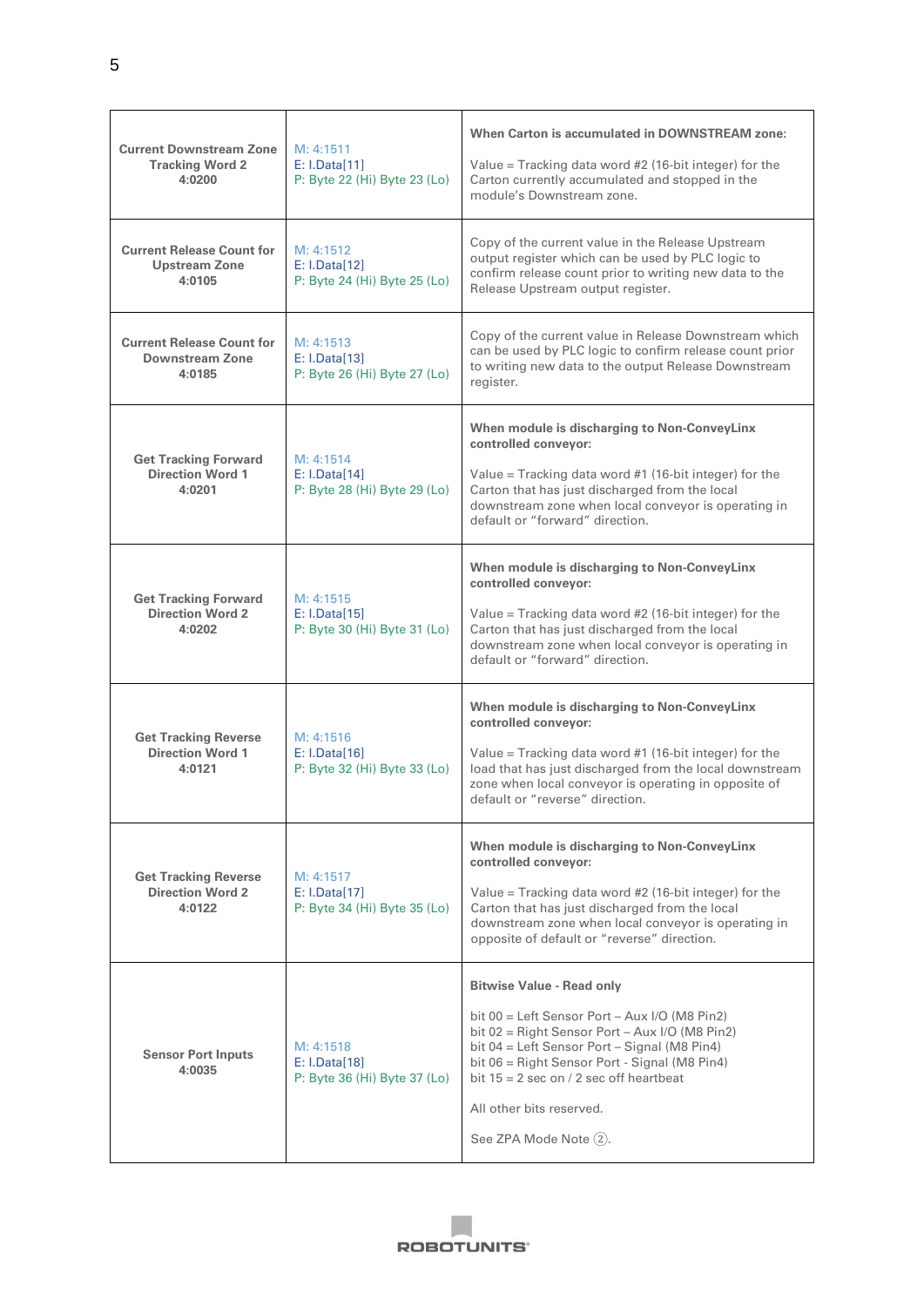| <b>Reserved</b>                     | M: 4:1519<br>E: I.Data[19]<br>P: Byte 38 (Hi) Byte 38 (Lo) |                                                                                                                                                                                                                                                                                                                                                                                                                                                                                                                    |
|-------------------------------------|------------------------------------------------------------|--------------------------------------------------------------------------------------------------------------------------------------------------------------------------------------------------------------------------------------------------------------------------------------------------------------------------------------------------------------------------------------------------------------------------------------------------------------------------------------------------------------------|
| <b>Convey Stop Status</b><br>4:0019 | M: 4:1520<br>E: I.Data[20]<br>P: Byte 40 (Hi) Byte 41 (Lo) | <b>Bitwise Value - Read only</b><br>bit $00 - \text{bit04} = \text{Reserved}$<br>bit 05 = Stop active on another module in Stop Group<br>bit 06 = Stop active due to lost communication<br>connection<br>bit 07 = Stop active due to lost PLC connection<br>$bit 08 = Reserved$<br>bit $09$ = Reserved<br>bit $10 =$ Stop active due to Stop Command from PLC<br>bit 11- bit $15 =$ Reserved<br>Refer to Insight Automation publication ERSC-1800<br>Convey Stop User's Guide for details on using Convey<br>Stop. |

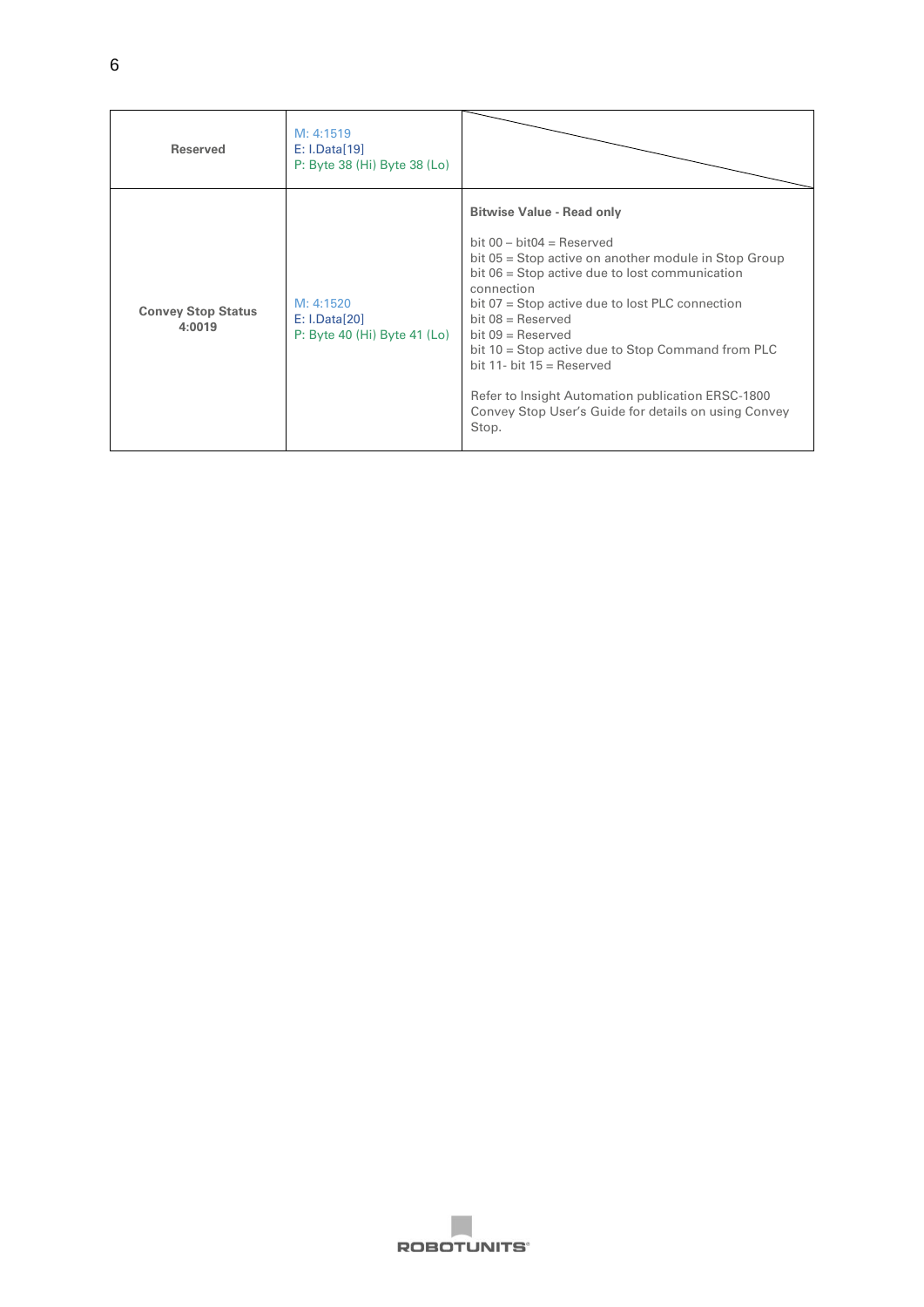#### <span id="page-7-0"></span>**2.2 ZPA Mode Assembly Outputs for PLC**

These registers are written by the PLC to the module when the module is in ZPA mode. All registers are 16-bit Integer data type.

| Register<br>Name / Module Address                                         | <b>Assembled Address for</b><br><b>PLC</b>                | <b>Description</b>                                                                                                                                                                                                                                                                                                |
|---------------------------------------------------------------------------|-----------------------------------------------------------|-------------------------------------------------------------------------------------------------------------------------------------------------------------------------------------------------------------------------------------------------------------------------------------------------------------------|
| <b>Set Local Upstream Zone</b>                                            | M: 4:1600                                                 | Write value for 16-bit integer tracking data word #1 for                                                                                                                                                                                                                                                          |
| <b>Tracking Word 1</b>                                                    | E: O.Datal01                                              | the Carton accumulated in the Upstream Zone.                                                                                                                                                                                                                                                                      |
| 4:0132                                                                    | $P: B$ yte 0 (Hi) Byte 1 (Lo)                             | See ZPA Mode Note (3) for special reserved values                                                                                                                                                                                                                                                                 |
| <b>Set Local Upstream Zone</b>                                            | M: 4:1601                                                 | Write value for 16-bit integer tracking data word #2 for                                                                                                                                                                                                                                                          |
| <b>Tracking Word 2</b>                                                    | E: O.Data[1]                                              | the Carton accumulated in the Upstream Zone.                                                                                                                                                                                                                                                                      |
| 4:0133                                                                    | P: Byte 2 (Hi) Byte 3 (Lo)                                | See ZPA Mode Note (3) for special reserved values                                                                                                                                                                                                                                                                 |
| <b>Set Local Downstream</b>                                               | M: 4:1602                                                 | Write value for 16-bit integer tracking data word #1 for                                                                                                                                                                                                                                                          |
| <b>Zone Tracking Word 1</b>                                               | E: O.Data[2]                                              | the Carton accumulated in the Downstream Zone.                                                                                                                                                                                                                                                                    |
| 4:0212                                                                    | $P: B$ yte 4 (Hi) Byte 5 (Lo)                             | See ZPA Mode Note 3 for special reserved values                                                                                                                                                                                                                                                                   |
| <b>Set Local Downstream</b>                                               | M: 4:1603                                                 | Write value for 16-bit integer tracking data word #2 for                                                                                                                                                                                                                                                          |
| <b>Zone Tracking Word 2</b>                                               | E: O.Data[3]                                              | the Carton accumulated in the Downstream Zone.                                                                                                                                                                                                                                                                    |
| 4:0213                                                                    | $P: B$ yte 6 (Hi) Byte 7 (Lo)                             | See ZPA Mode Note 3 for special reserved values                                                                                                                                                                                                                                                                   |
| <b>Accumulation Control for</b>                                           | M: 4:1604                                                 | <b>Bitwise Values</b>                                                                                                                                                                                                                                                                                             |
| <b>Local Upstream Zone</b>                                                | E: O.Data[4]                                              | bit 0 = Set/Clear Accumulation Mode for Local Zone                                                                                                                                                                                                                                                                |
| 4:0104                                                                    | P: Byte 8 (Hi) Byte 9 (Lo)                                | bit 8 = Accumulate adjacent upstream zone                                                                                                                                                                                                                                                                         |
| <b>Accumulation Control for</b><br><b>Local Downstream Zone</b><br>4:0184 | M: 4:1605<br>E: O.Datal5<br>P: Byte 10 (Hi) Byte 11 (Lo)  | bit 9 = Set Arrival Confirmation for adjacent downstream<br>zone<br>bit $10 =$ Jog zone in default direction<br>bit $11 =$ Jog zone in opposite of default direction<br>bit 12 = Wake up Local Zone<br>bit 13 = Enable Maintenance Mode<br>All other bits reserved<br>See ZPA Mode Note $(5)$ for further details |
| <b>Set Left MDR Speed</b><br>4:0040                                       | M: 4:1606<br>E: O.Datal61<br>P: Byte 12 (Hi) Byte 13 (Lo) | Value in mm/sec for MDR or RPM x 10 for PGD<br>Range: depends upon the Ai MDR or PGD connected                                                                                                                                                                                                                    |
| <b>Set Right MDR Speed</b><br>4:0064                                      | M: 4:1607<br>E: O.Data[7]<br>P: Byte 14 (Hi) Byte 15 (Lo) | MDR Example: $400 = 0.40$ m/s<br>PGD Example: 400 = 40 RPM<br>$0 =$ Remain at last non zero value entered<br>See ZPA Mode Note (4) for further details                                                                                                                                                            |

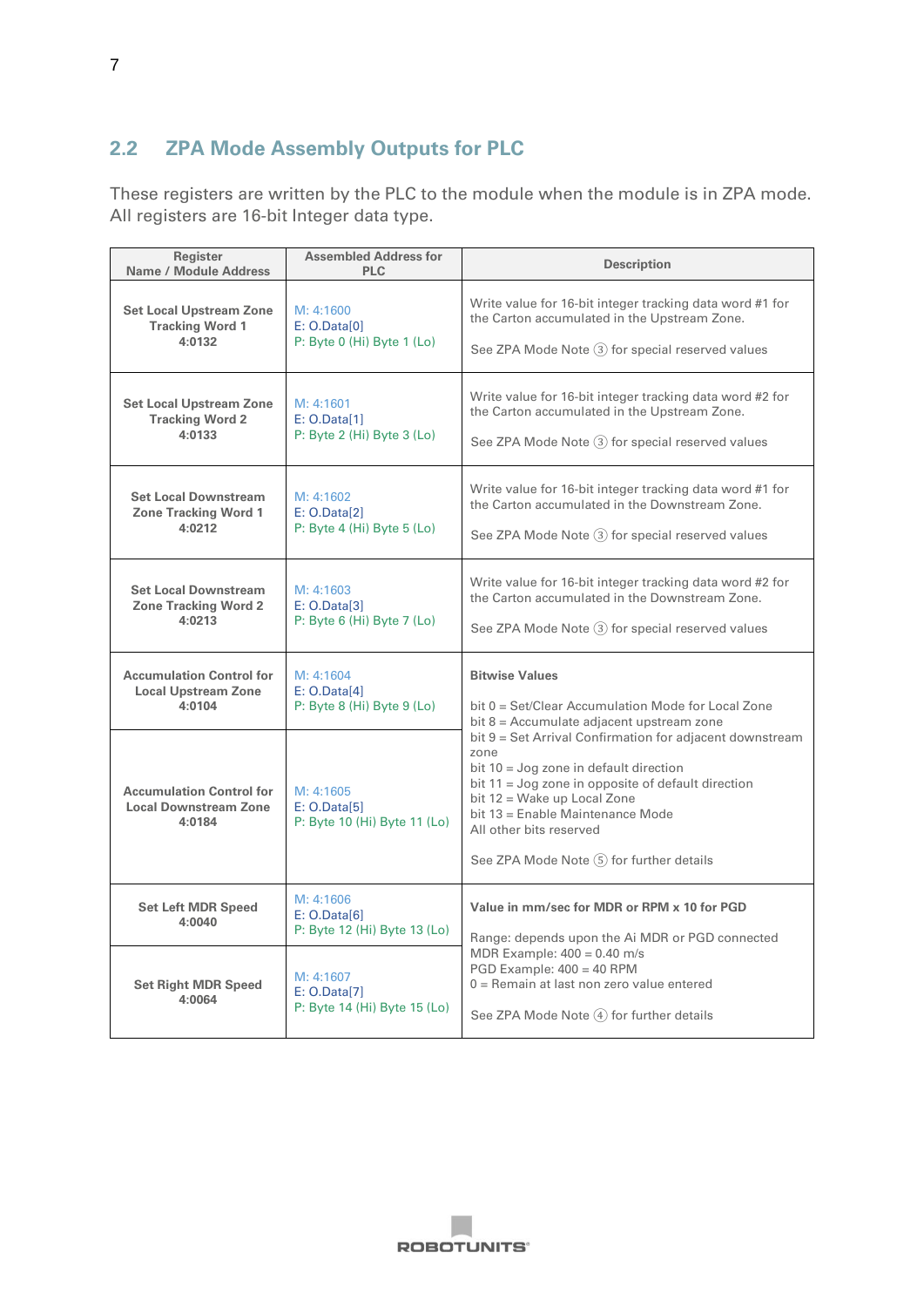| <b>Release and Accumulate</b><br>on Next Arrival for Local<br><b>Upstream Zone</b><br>4:0105   | M: 4:1608<br>E: O.Data[8]<br>P: Byte 16 (Hi) Byte 17 (Lo)  | When bit 0 of Accumulation Control for Local Upstream<br>Zone is set:<br>Changing the value in this register will cause the Carton<br>accumulated in this zone to release and the zone will be<br>armed to automatically accumulate the next Carton that<br>arrives.                                                                                                         |
|------------------------------------------------------------------------------------------------|------------------------------------------------------------|------------------------------------------------------------------------------------------------------------------------------------------------------------------------------------------------------------------------------------------------------------------------------------------------------------------------------------------------------------------------------|
| <b>Release and Accumulate</b><br>on Next Arrival for Local<br><b>Downstream Zone</b><br>4:0185 | M: 4:1609<br>E: O.Data[9]<br>P: Byte 18 (Hi) Byte 19 (Lo)  | When bit 0 of Accumulation Control for Local<br>Downstream Zone is set:<br>Changing the value in this register will cause the Carton<br>accumulated in this zone to release and the zone will be<br>armed to automatically accumulate the next Carton that<br>arrives                                                                                                        |
| <b>Set Status for Upstream</b><br>Induct<br>4:0134                                             | M: 4:1610<br>E: O.Data[10]<br>P: Byte 20 (Hi) Byte 21 (Lo) | Only used when local module is accepting loads from<br>Non-ConveyLinx controlled conveyor:<br>Set value to 4 to cause the local upstream zone to run to<br>accept the Carton being delivered by the non-<br>ConveyLinx controlled conveyor. Set value to 1 to cause<br>the local upstream zone to accept the tracking data<br>written in Set Induct Tracking Word 1 / Word 2 |
| <b>Set Status for</b><br><b>Downstream Discharge</b><br>4:0232                                 | M: 4:1611<br>E: 0.Data[11]<br>P: Byte 22 (Hi) Byte 23 (Lo) | Only used when local module is discharging loads to<br>Non-ConveyLinx controlled conveyor:<br>Set value to 5 to cause the local downstream zone<br>$\bullet$<br>to accumulate and hold any Carton that arrives.<br>Set value to 1 to allow the local downstream zone<br>$\bullet$<br>to release the Carton                                                                   |
| <b>Set Induct Tracking</b><br><b>Forward Direction Word 1</b><br>4:0139                        | M: 4:1612<br>E: O.Data[12]<br>P: Byte 24 (Hi) Byte 25 (Lo) | Only used when local module is accepting loads from<br>Non-ConveyLinx controlled conveyor:<br>Set value for 16-bit integer tracking word #1 for Carton<br>leaving non-ConveyLinx controlled conveyor that is in<br>transit to arrive on the local upstream zone when<br>conveyor is running in default or "forward" direction.                                               |
| <b>Set Induct Tracking</b><br><b>Forward Direction Word 2</b><br>4:0140                        | M: 4:1613<br>E: O.Data[13]<br>P: Byte 26 (Hi) Byte 27 (Lo) | Only used when local module is accepting loads from<br>Non-ConveyLinx controlled conveyor:<br>Set value for 16-bit integer tracking word #2 for Carton<br>leaving non-ConveyLinx controlled conveyor that is in<br>transit to arrive on the local upstream zone when<br>conveyor is running in default or "forward" direction.                                               |
| <b>Set Induct Tracking</b><br><b>Reverse Direction Word 1</b><br>4:0237                        | M: 4:1614<br>E: 0.Data[14]<br>P: Byte 28 (Hi) Byte 29 (Lo) | Only used when local module is accepting loads from<br>Non-ConveyLinx controlled conveyor:<br>Set value for 16-bit integer tracking word #1 for Carton<br>leaving non-ConveyLinx controlled conveyor that is in<br>transit to arrive on the local upstream zone when<br>conveyor is running in opposite of default or "reverse"<br>direction.                                |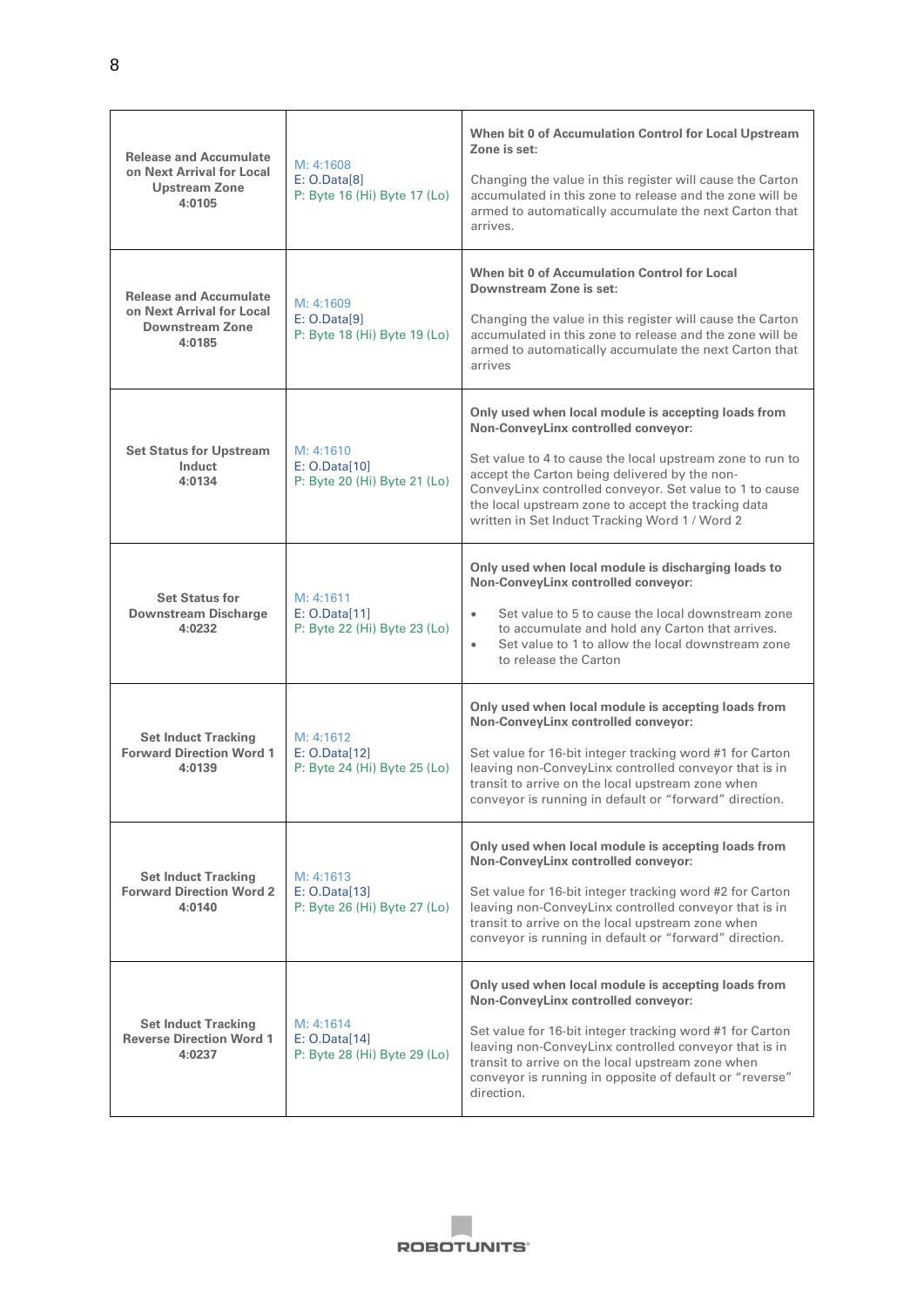| <b>Set Induct Tracking</b><br><b>Forward Direction Word 2</b><br>4:0238               | M: 4:1615<br>E: O.Data[15]<br>P: Byte 30 (Hi) Byte 31 (Lo) | Only used when local module is accepting loads from<br>Non-ConveyLinx controlled conveyor:<br>Set value for 16-bit integer tracking word #2 for Carton<br>leaving non-ConveyLinx controlled conveyor that is in<br>transit to arrive on the local upstream zone when<br>conveyor is running in opposite of default or "reverse"<br>direction.                                                                                                              |
|---------------------------------------------------------------------------------------|------------------------------------------------------------|------------------------------------------------------------------------------------------------------------------------------------------------------------------------------------------------------------------------------------------------------------------------------------------------------------------------------------------------------------------------------------------------------------------------------------------------------------|
| <b>Clear Motor Error</b><br>4:0022                                                    | M: 4:1616<br>E: O.Data[16]<br>P: Byte 32 (Hi) Byte 33 (Lo) | Logical 0 or 1<br>$0 = Stop$ Reset<br>$1 =$ Send Reset<br>See ZPA Mode Note (6) for further details                                                                                                                                                                                                                                                                                                                                                        |
| <b>Set Aux I/O Outputs</b><br>4:0063                                                  | M: 4:1617<br>E: O.Data[17]<br>P: Byte 34 (Hi) Byte 35 (Lo) | <b>Bitwise Value</b><br>bit 8 = Left Aux I/O (Pin 2) Usage: $0 =$ Use as Input / 1 =<br>Use as Output<br>bit $9 =$ Right Aux I/O (Pin 2) Usage: $0 =$ Use as Input / 1 =<br>Use as Output<br>bit $12$ = Left Aux I/O (Pin 2) as Output: $1 = ON$ , $0 = OFF$<br>(only if bit 8 is ON)<br>bit 13 = Right Aux I/O (Pin 2) as Output: $1 = ON$ , $0 = OFF$<br>(only if bit 9 is ON)<br>All other bits reserved<br>See ZPA Mode Note $(7)$ for further details |
| <b>Reserved</b>                                                                       | M: 4:1618<br>E: 0.Data[18]<br>P: Byte 36 (Hi) Byte 37 (Lo) |                                                                                                                                                                                                                                                                                                                                                                                                                                                            |
| <b>Convey Stop Command</b><br>4:0020                                                  | M: 4:1619<br>E: O.Data[19]<br>P: Byte 38 (Hi) Byte 39 (Lo) | <b>Integer Value</b><br>$0 = No$ Command<br>1 = Command local module's Stop Group to go to<br><b>Stopped State</b><br>2 = Command local module's Stop Group to Clear<br><b>Stopped State</b>                                                                                                                                                                                                                                                               |
| <b>Clear Sensor Jam</b><br><b>Command for Local</b><br><b>Upstream Zone</b><br>4:0109 | M: 4:1620<br>E: O.Data[20]<br>P: Byte 40 (Hi) Byte 41 (Lo) | Use when PLC has detected a local Upstream jam in<br><b>Module Status Word #1 Bit 5:</b><br>PLC creates transition from 0 to 1 to send command to<br>local upstream zone to clear the jam condition.<br>See ZPA Mode Note (8).                                                                                                                                                                                                                             |
| <b>Clear Sensor Jam</b><br><b>Command for Local</b><br>Downstream Zone<br>4:0189      | M: 4:1621<br>E: 0.Data[21]<br>P: Byte 42 (Hi) Byte 43 (Lo) | Use when PLC has detected a local Downstream jam in<br>Module Status Word #2 Bit 5:<br>PLC creates transition from 0 to 1 to send command to<br>local downstream zone to clear the jam condition.<br>See ZPA Mode Note (8).                                                                                                                                                                                                                                |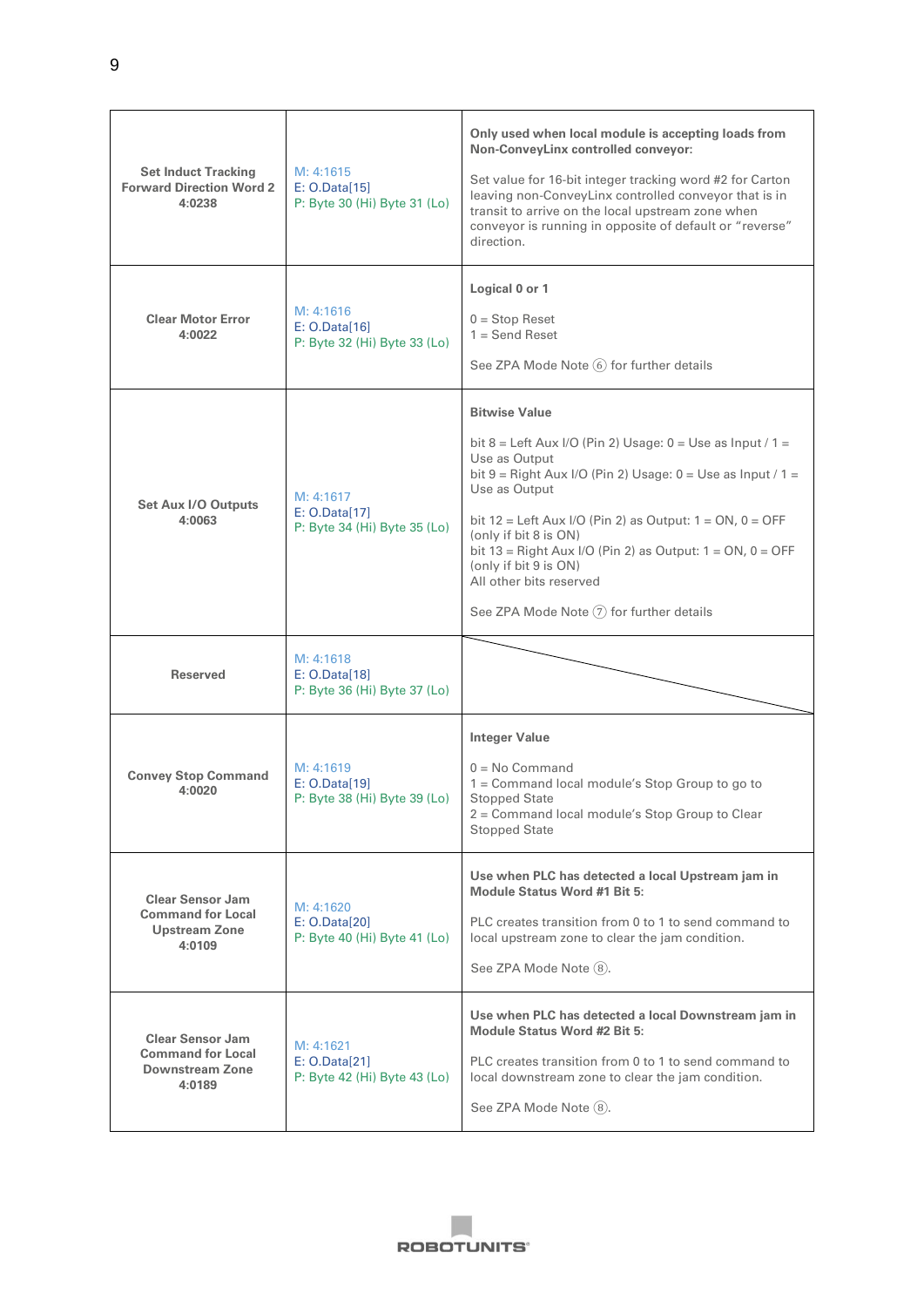| <b>Direction &amp; Accumulation</b><br><b>Mode Control for Local</b><br><b>Upstream Zone</b><br>4:0365   | M: 4:1622<br>E: 0.Data[22]<br>P: Byte 44 (Hi) Byte 45 (Lo) | Used to change direction of flow or accumulation mode<br>for a contiguous group of zones beginning with the local<br>upstream / downstream zone<br><b>Value for Low Byte of Register</b>                                                                                                                                                                                                                                                                                                                                                                                     |
|----------------------------------------------------------------------------------------------------------|------------------------------------------------------------|------------------------------------------------------------------------------------------------------------------------------------------------------------------------------------------------------------------------------------------------------------------------------------------------------------------------------------------------------------------------------------------------------------------------------------------------------------------------------------------------------------------------------------------------------------------------------|
| <b>Direction &amp; Accumulation</b><br><b>Mode Control for Local</b><br><b>Downstream Zone</b><br>4:0375 | M: 4:1623<br>E: O.Data[23]<br>P: Byte 46 (Hi) Byte 47 (Lo) | $0 = Normal Function$<br>$1 = Accumulate Zones$<br>$2 = Accumulate\ Zones$<br>3 = Change Accumulation Release mode<br>4 = Return Release Mode to Configured Default<br>10 = Set Direction to Configured Default Direction<br>(Forward)<br>11 = Set Direction to opposite of Configured Direction<br>(Reverse)<br>Value for High Byte of Register<br>Number of ZONES beginning with the local Upstream /<br>Downstream Zone for which the Low Byte value is<br>applied - from 1 to 220. If ALL ZONES in the subnet need<br>to be controlled then leave the High Byte = $"0".$ |
| <b>Convey Merge Interface</b><br>4:0387                                                                  | M: 4:1624<br>E: O.Data[24]<br>P: Byte 48 (Hi) Byte 49 (Lo) | Used to dynamically modify a Convey Merge<br>configuration already established with EasyRoll.<br><b>Bitwise values:</b><br>Bit 15: set to enable PLC modification<br>Bit 4: set to disable release from Center line<br>Bit 5: set to disable release from Left line<br>Bit 6: set to disable release from Right line<br>Bits 0 thru 3 are interpreted as a numerical value to<br>change the release priority:<br>Value:<br>$0 =$ First come, first served release<br>$1 =$ Center line has priority<br>$2 =$ Left line has priority<br>$3 =$ Right line has priority         |

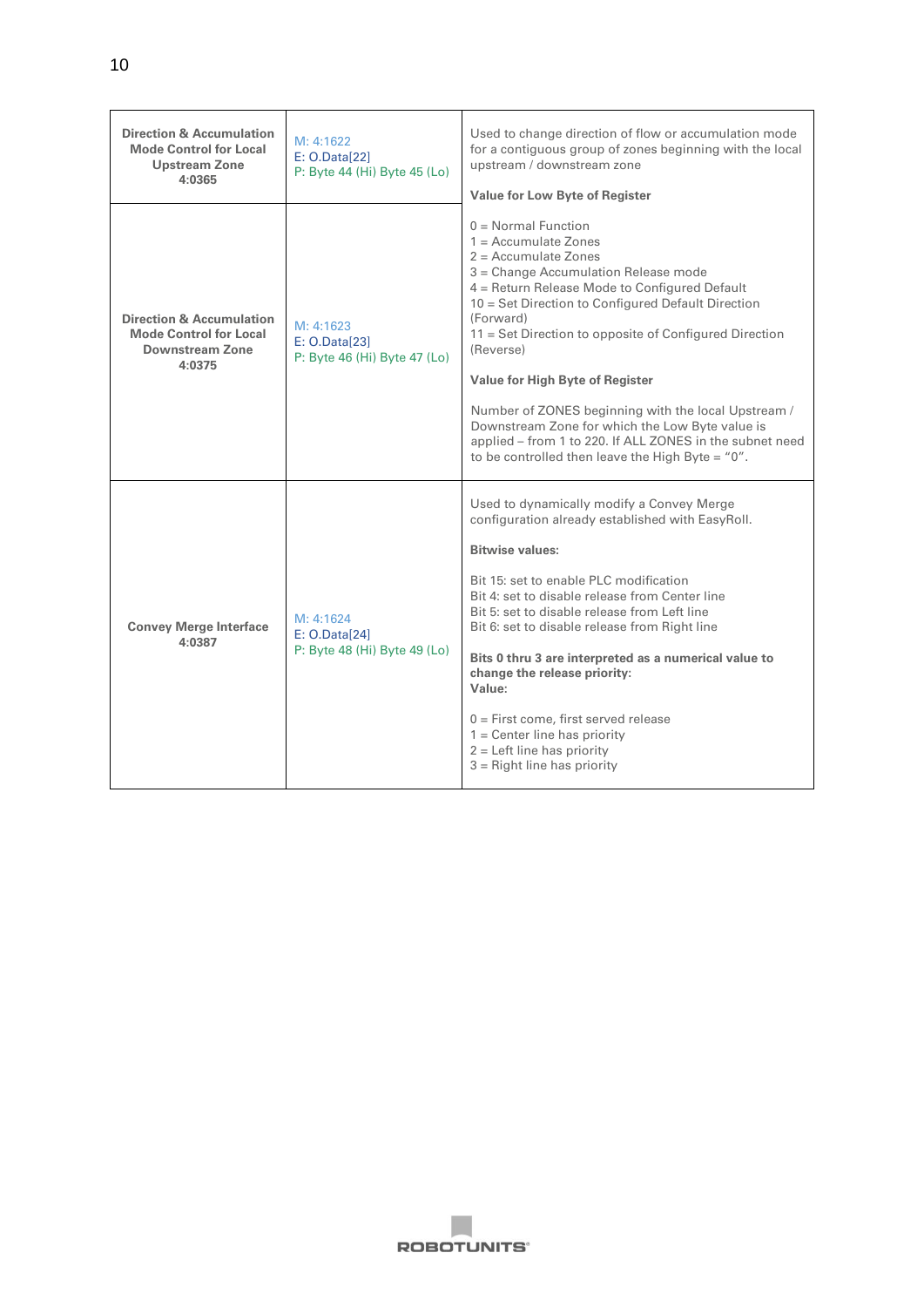# <span id="page-11-0"></span>**3. ZPA Mode Notes**

# <span id="page-11-1"></span>**3.1 Note** ①

The values 0xXX01 thru 0xXX06 are shown because these are the possible logical values used for inter-module communication. External networked devices (PLC or PC) monitoring these registers may; depending on their scan rate, not actually see each of these values change in sequence as a Carton is conveyed from zone to zone, even though the inter-module communications and ZPA is functioning normally.

Status register values utilize both the HIGH BYTE and the LOW BYTE of the 16-Bit integer value. The HIGH BYTE is used for zone status for reversing conveyor applications and MAY CONTAIN DATA. PLC/PC programmers working with single direction conveyor applications MUST MASK THE HIGH BYTE or otherwise ignore the high byte in processing status data from these registers.

For PLC/PC programming purposes, you can only depend on seeing values 0xXX01 and 0xXX05 in program logic for determining zone status. The values 0xXX02 and 0xXX04 may not always be visible to PLC/PC from inter-module communication depending upon speed of the conveyor, length of the zone, and/or location of the zone sensors.

# <span id="page-11-2"></span>**3.2 Note** ②

The values for the signals on the Sensor port's bit 4 and bit 6 are determined by the module's initial Auto-Configuration results and the bit values are set to a 1 when sensor is blocked and 0 when sensor is clear regardless of the sensor type used. For example, each Sensor port Pin 4 signal is for the sensor's output. If the sensor is light energized, Normally Open (N.O.) then the electrical signal on Pin 4 is ON when the sensor is clear and OFF when the sensor is blocked. However, when reading bit 4 or bit 6 in this register, the bit will be a 1 when the sensor is blocked and 0 when the sensor is clear.

# <span id="page-11-3"></span>**3.3 Note** ③

Because the module is connected as I/O, the PLC inherently is always trying to update the Output image on (at least) RPI intervals. In order to prevent the PLC from inadvertently overwriting the "real" tracking data registers; the Assembly Output implementation utilizes the holding register locations shown and automatically updates the "real" tracking registers with this new data only upon release of the Carton from the zone. Included in this automatic functionality are two special reserved values that can be used for convenience:

• Set both tracking registers shown to 0: This will instruct the module to not modify the existing "real" tracking data and allow it to continue downstream "as-is" when the Carton is released.

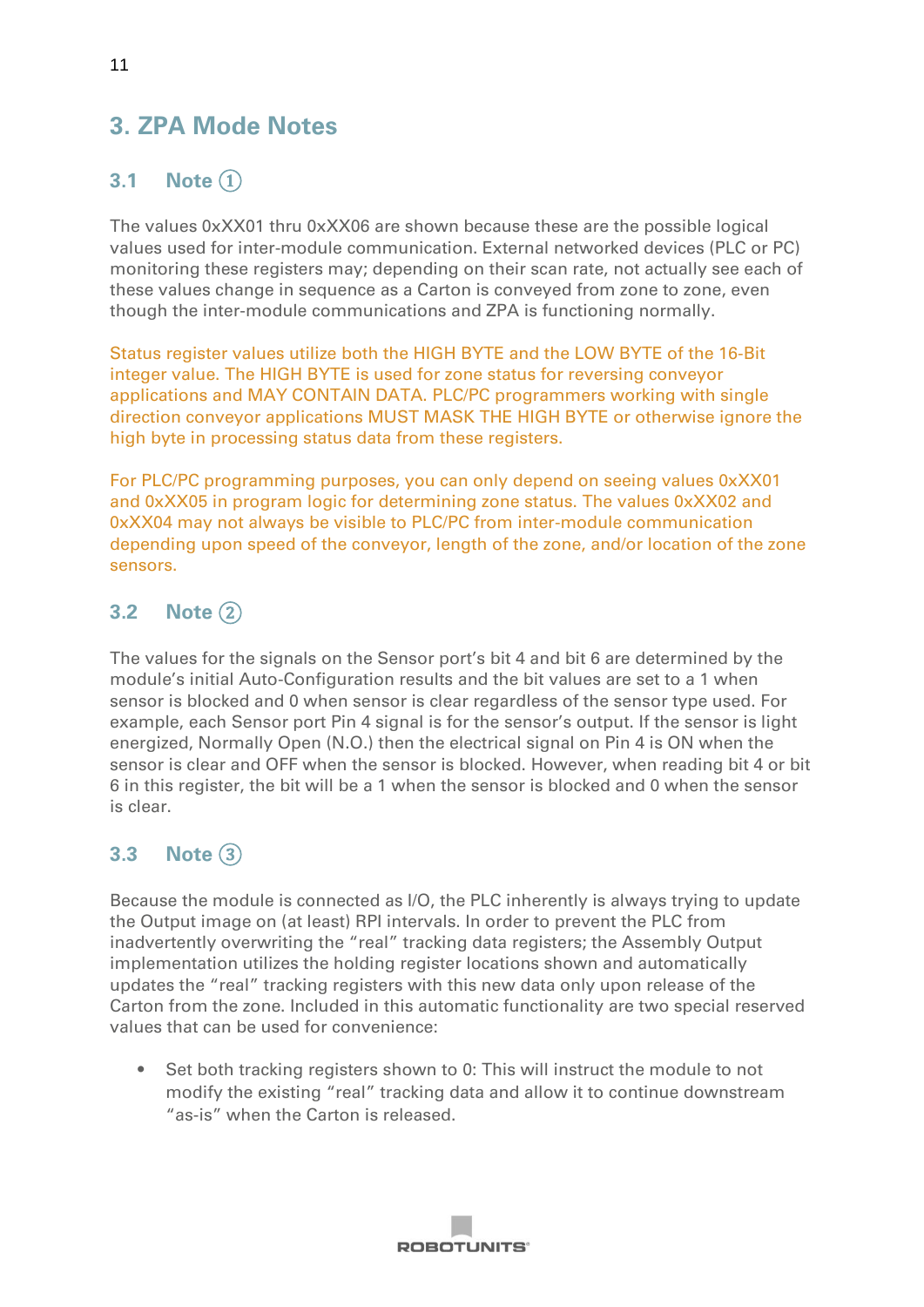• Set both tracking registers shown to 0xFFFF: This will instruct the module to clear the "real" tracking data and when the Carton is released, the "real" tracking data will be "0" in both registers.

Both word 1 and word 2 of the tracking data in question must have 0xFFFF written to it in order to signal the module to clear the tracking data. If only one word has 0xFFFF written to it and the other does not, the value of 0xFFFF will be the new tracking data for that word.

### <span id="page-12-0"></span>**3.4 Note** ④

Leaving these registers at "0" will instruct the module to use its configured speed. Any non-zero value will instruct the module to use this non-zero value as the speed reference as long as the value is within the maximum and minimum limits as defined for the connected motor. If the value is higher than the maximum limit, the motor's speed will be set to the maximum allowed speed. Similarly, if the value provided is lower than the minimum limit, the motor's speed will be set to the minimum allowed speed. The speed will stay at this reference until this register is changed to a new non zero value or set to "0". When this register is set to "0", the module continues to use the last non zero value it was given. Please note that setting this value to "0" will not cause the motor to run at "0" speed.

### <span id="page-12-1"></span>**3.5 Note** ⑤

#### **BIT 8 – ACCUMULATE ADJACENT UPSTREAM ZONE**

Setting this bit will cause the next upstream zone of the local module to accumulate. This next upstream zone can be either on the local module or the downstream zone of the adjacent upstream module.

#### **BIT 9 – SET ARRIVAL CONFIRMATION FOR DOWNSTREAM ZONE**

By default for ZPA operation, ConveyLinx requires a confirmation from the downstream zone when a Carton is discharged. Without this confirmation, the releasing zone will detect a jam condition. This bit is used in applications where the Carton is removed from the conveyor (either manually or say by a PLC controlled external mechanism such as a pusher or diverter) and the PLC needs to "confirm" the removal of the Carton in order to satisfy the ZPA confirmation logic.

#### **BITS 10 & 11 – JOG CONTROLS**

These bits can be used by the PLC to jog the local zone for specialized applications when local movement of the Carton on a zone is required. An example would be once a Carton has arrived in the local zone, the PLC determines that the Carton needs to be repositioned or perhaps squared up against a PLC controlled pop-up stop.

Jog control bits DO over-ride ZPA logic control and should be used with caution! Improper usage of jog controls can produce unexpected results and/or damage to product and equipment.

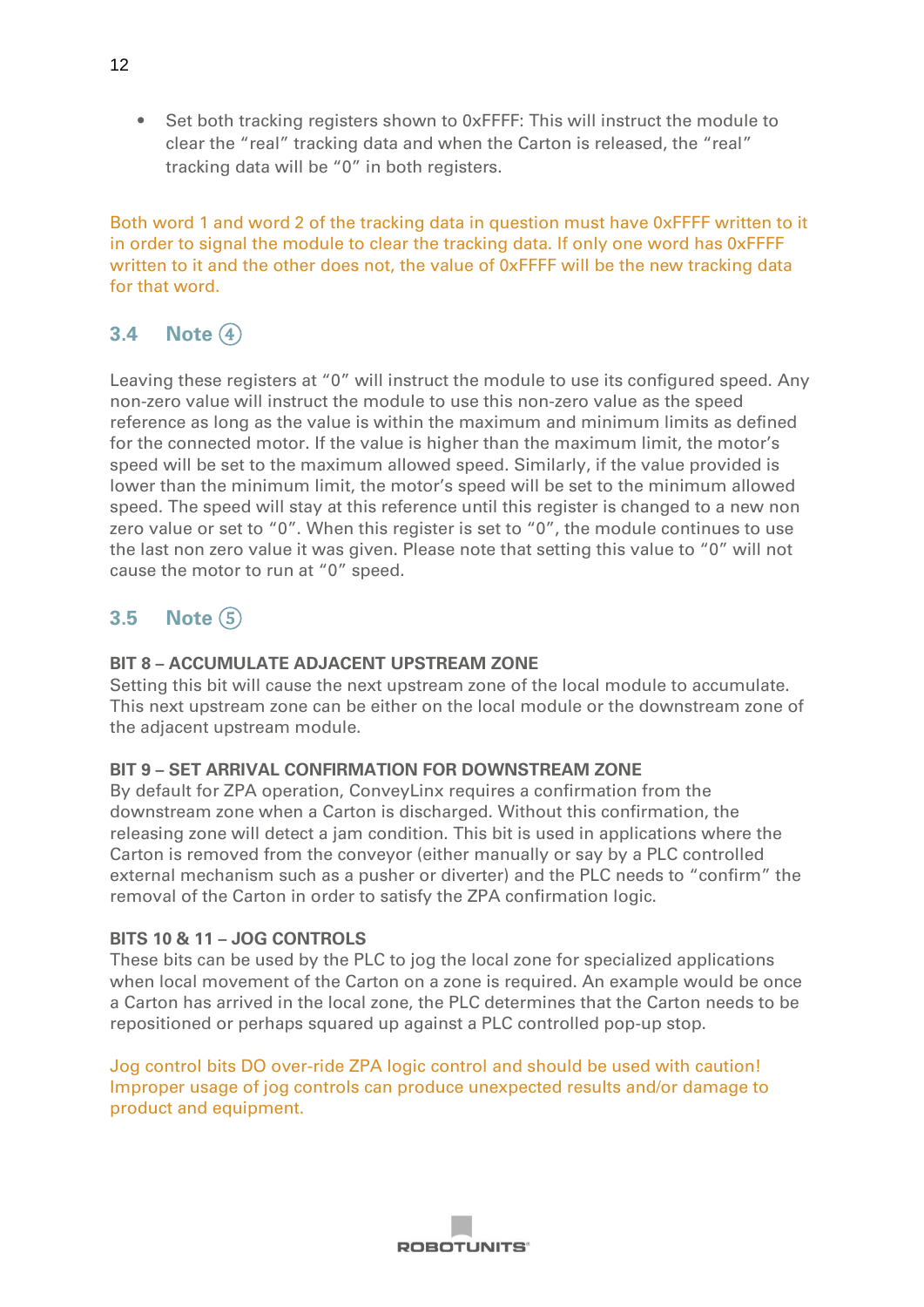#### **BIT 12 – WAKE UP LOCAL ZONE**

Setting this bit will cause the local zone to "wake up" and run to accept a carton the same as if its upstream module had written a status value of "4". This function would be useful for a merge onto a main line of ZPA conveyor.

#### **BIT 13 – ENABLE MAINTENANCE MODE**

Setting this bit will place the local zone in maintenance mode. In this mode the motor will not run regardless of zone conditions. The zone upstream of this local zone will receive a "busy" status to inhibit release of any item into this local zone. While in this state, the Sensor and Motor LEDs will flash on and off in green color.

#### <span id="page-13-0"></span>**3.6 Note** ⑥

Errors deemed "fatal" for the module (motor short circuit and Hall Effect sensor fault) require either removal of power to reset or remote reset by PLC. Setting bit 0 of this register to 1 will initiate this remote error reset from the PLC to the local module. Setting this bit will reset a fatal error on either (or both) the left or right MDR.

External controller must continuously set bit  $0 = 1$  in the Clear Motor Error register for at least 500 msec for the module to recognize the reset command.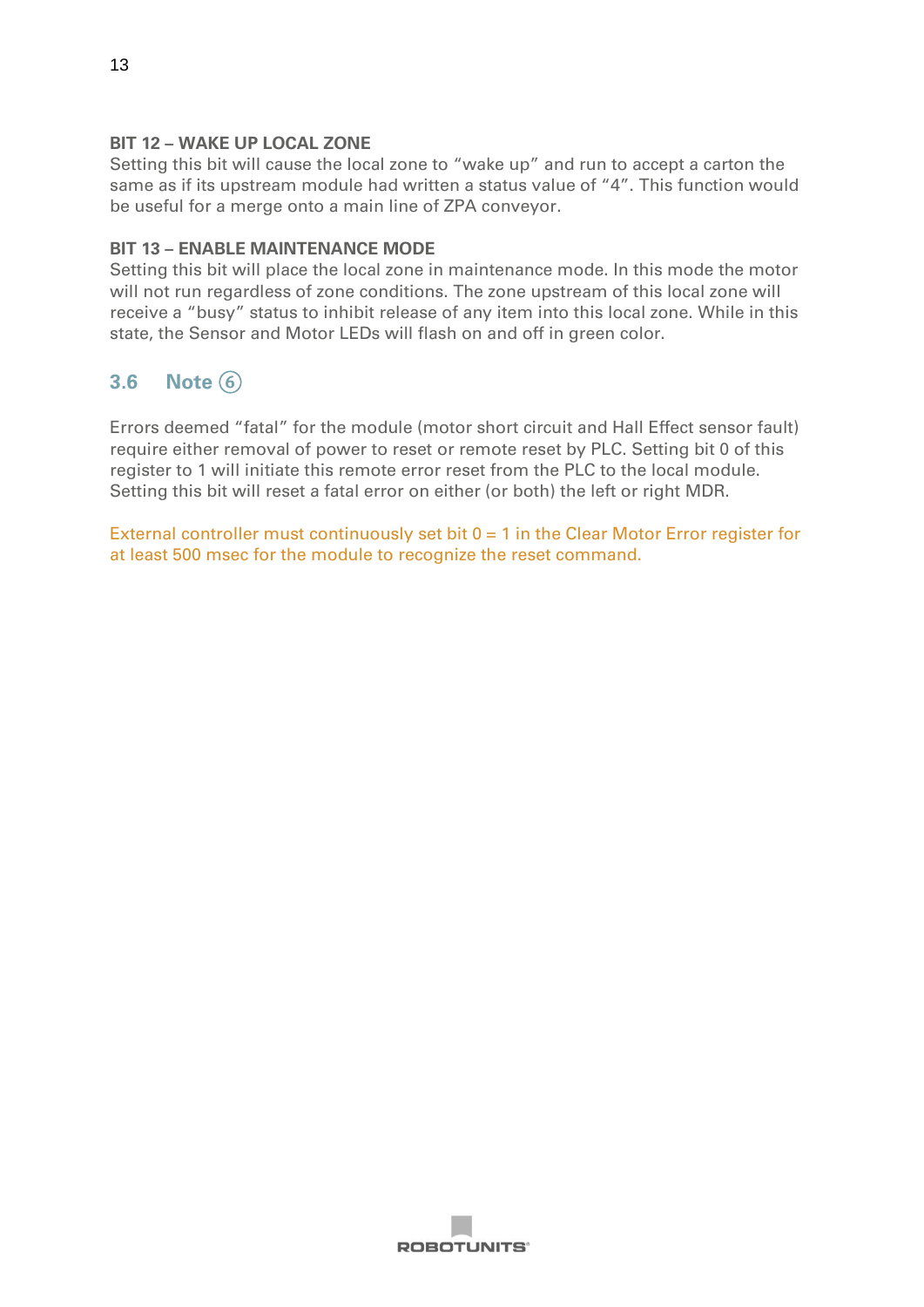# <span id="page-14-0"></span>**3.7 Note** ⑦

In certain applications, it may be desired to have the PLC actuate a device along the conveyor (i.e. illuminate a light or energize a solenoid coil, etc.). With the ConveyLinx network this can be done without installing a separate PLC I/O system to do this.

By default in ZPA mode, the PLC does not have control of the local connected module's Aux I/O (Pin 2) signals. The function of the module's Aux I/O signal is set in EasyRoll. In order for the PLC to use an Aux I/O Pin2 as an output, the setting in EasyRoll for the particular Aux I/O Pin 2 must be set to "None" in order for the bit wise settings in this register to be recognized.



To use the Left or Right Pin 2 signals with a PLC when the module is in ZPA mode, you first have to select "None" from the drop-down box on the "Pin 2 Usage" tab in the Advance Dialog from EasyRoll. Once this has been set, then the bit-wise functionality in the Set Aux I/O Outputs register is enabled.

Please refer to the ConveyLinx-Ai2 User's Guide for electrical connection details before using PLC control for Aux I/O Pin outputs.

### <span id="page-14-1"></span>**3.8 Note**  $\left(8\right)$

Refer to ConveyLinx Ai2 User's Guide (publication ERSC-1006) and/or EasyRoll software on screen help for description of various jam conditions. These registers are applicable only to a Sensor Jam condition. By default in ZPA mode, the module will attempt 3 times to automatically clear a sensor jam and if the sensor is still blocked, the module will stop the zone. To reset this condition the Carton must be manually removed after the 3rd attempt and the sensor cleared before the zone will return to normal operation.

These registers allow the PLC to remotely attempt another auto-clear cycle in an attempt to clear the jam condition. Please note that this function requires the PLC to make a transition from 0 to 1 in the register to initiate another auto-clear cycle. Holding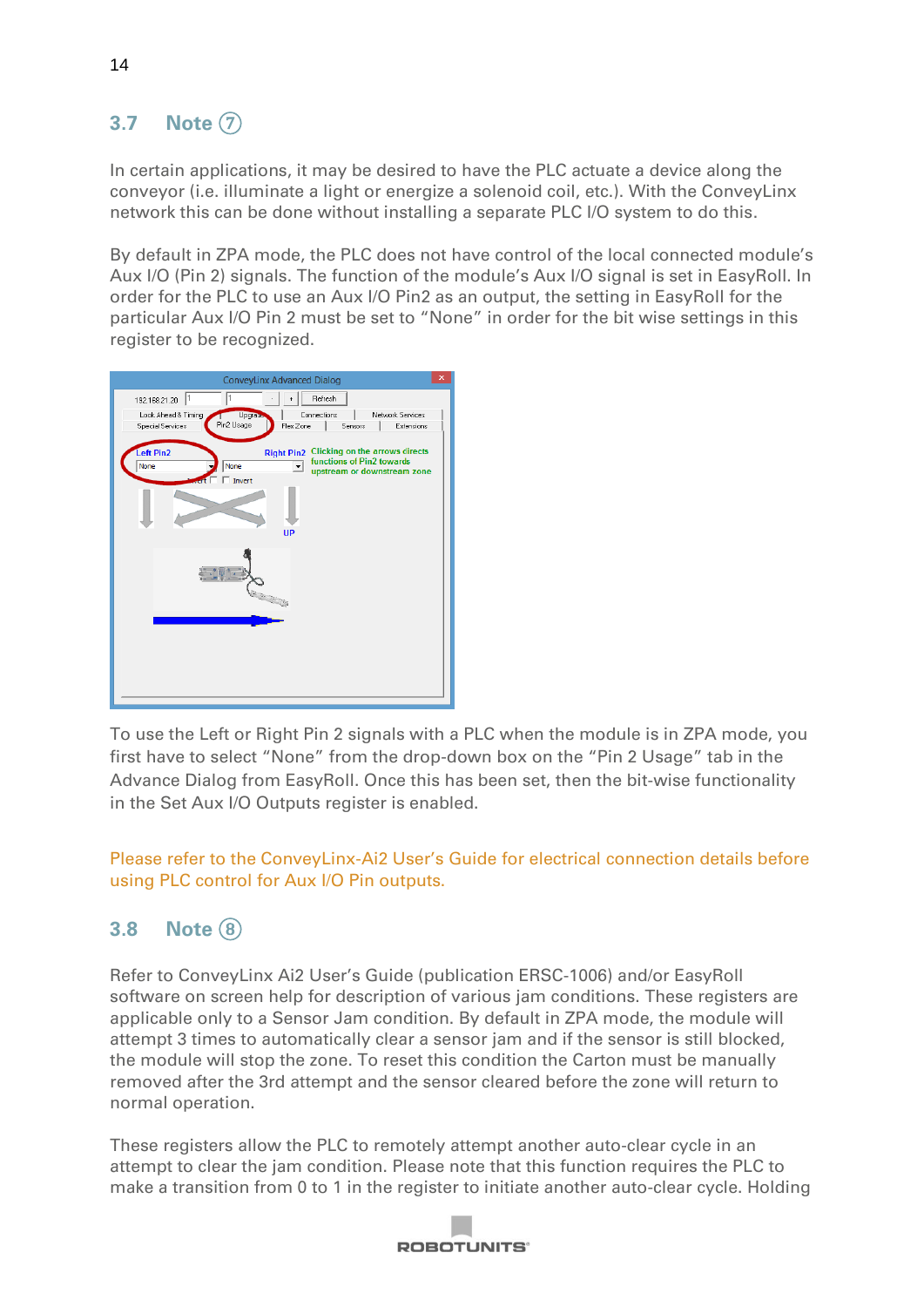the value to 1 will not cause the retry to continue indefinitely. Each attempt requires a new transition from 0 to 1.

**ROBOTUNITS'**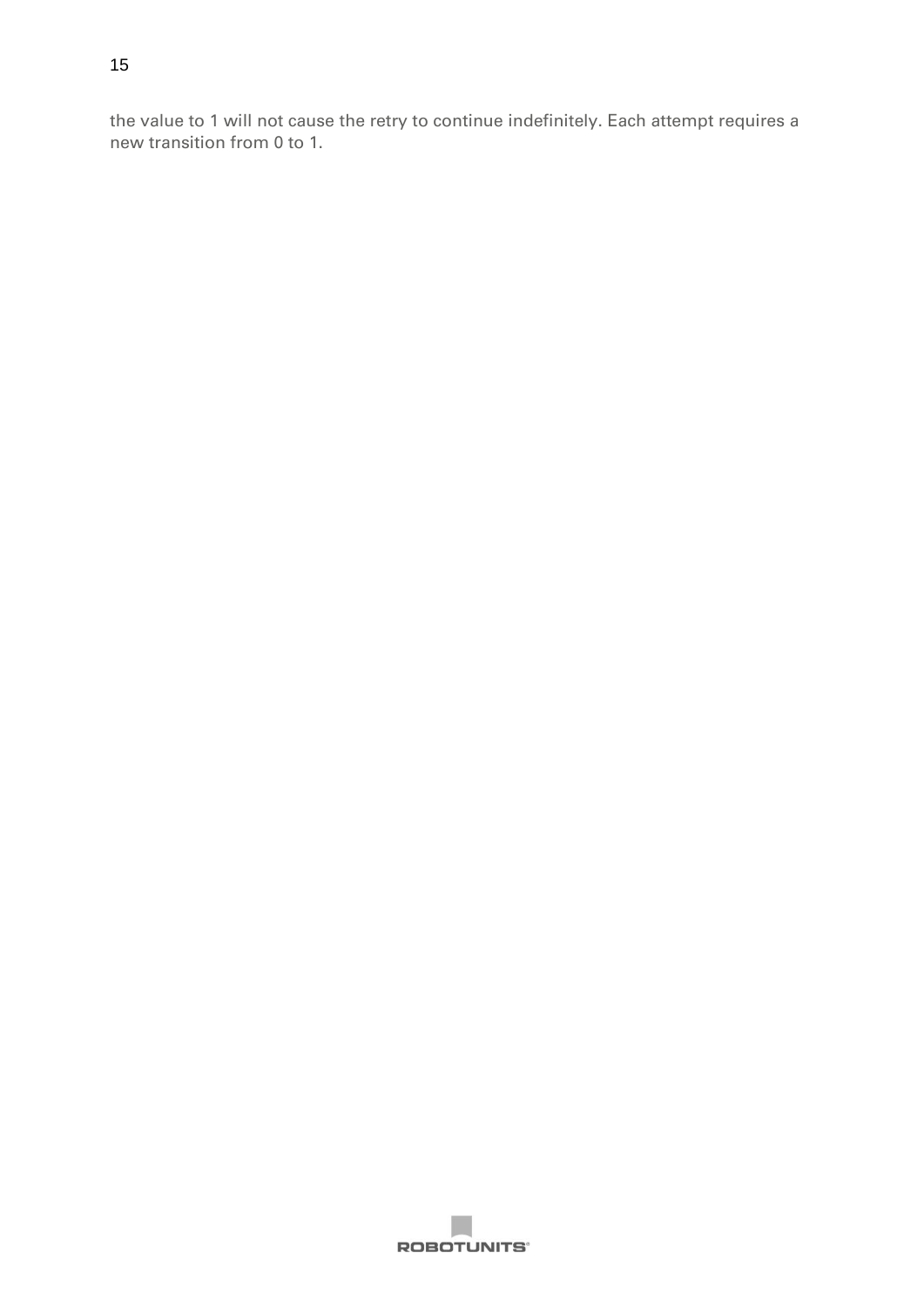# <span id="page-16-0"></span>**4. PLC I/O Mode**

#### <span id="page-16-1"></span>**4.1 PLC I/O Mode Assembly Inputs**

This chart shows the data sent by a ConveyLinx-Ai2 in PLC I/O mode to the PLC when connected. All registers in the module are 16-bit integer data type.

| Register<br><b>Name / Module Address</b> | <b>Address</b>                                              | <b>Data Description</b>                                                                                                                                                                                                                                                                                                                                                                                                                                                                                                                                                                                                                                                  |
|------------------------------------------|-------------------------------------------------------------|--------------------------------------------------------------------------------------------------------------------------------------------------------------------------------------------------------------------------------------------------------------------------------------------------------------------------------------------------------------------------------------------------------------------------------------------------------------------------------------------------------------------------------------------------------------------------------------------------------------------------------------------------------------------------|
| <b>ConveyStop Status</b><br>4:0019       | M: 4:1700<br>E: I.Data[0]<br>$P: B$ yte 0 (Hi) Byte 1 (Lo)  | <b>Bitwise Value - Read only</b><br>bit $00 =$ Reserved<br>bit $01$ = Reserved<br>bit $02$ = Reserved<br>bit $03$ = Reserved<br>bit $04 =$ Reserved<br>bit 05 = Stop active on another module in Stop Group<br>bit 06 = Stop active due to lost communication<br>connection<br>bit 07 = Stop active due to lost PLC connection<br>$bit 08 = Reserved$<br>$bit 09 =$ Reserved<br>bit 10 = Stop active due to Stop Command from PLC<br>bit $11 =$ Reserved<br>bit $12 =$ Reserved<br>bit $13 =$ Reserved<br>bit $14 =$ Reserved<br>bit $15 =$ Reserved<br>Refer to Insight Automation publication ERSC-1800<br>ConveyStop User's Guide for details on using<br>ConveyStop. |
| <b>Sensor Port Inputs</b><br>4:0035      | M: 4:1701<br>E: I.Data[1]<br>P: Byte 2 (Hi) Byte 3 (Lo)     | <b>Bitwise Value - Read only</b><br>bit 00 = Left Sensor Port - Auxiliary (M8 Pin2)<br>bit 02 = Right Sensor Port - Auxiliary (M8 Pin2)<br>bit 04 = Left Sensor Port - Signal (M8 Pin4)<br>bit 06 = Right Sensor Port - Signal (M8 Pin4)<br>bit $15 = 2$ sec on / 2 sec off heartbeat<br>All other bits reserved<br>See PLC I/O Mode Note (4)                                                                                                                                                                                                                                                                                                                            |
| <b>Sensor Detect</b><br>4:0036           | M: 4:1702<br>E: I.Data[2]<br>P: Byte 4 (Hi) Byte 5 (Lo)     | <b>Bitwise Value - Read only</b><br>bit 0 = Device is connected to Right Sensor Port<br>bit 1 = Device is connected to Left Sensor Port                                                                                                                                                                                                                                                                                                                                                                                                                                                                                                                                  |
| <b>Motor Voltage</b><br>4:0024v          | M: 4:1703<br>E: I.Data[3]<br>P: Byte $6$ (Hi) Byte $7$ (Lo) | Value in mV of MDR Power Supply<br>Range: 0 to 35000<br>Example: $23500 = 23.5$ Volts                                                                                                                                                                                                                                                                                                                                                                                                                                                                                                                                                                                    |
| <b>Left Motor Current</b><br>4:0055      | M: 4:1704<br>E: I.Data[4]<br>$P:$ Byte 8 (Hi) Byte 9 (Lo)   | Integer Value in mA – Current that motor is currently<br>drawing<br>Example: $1900 = 1.9$ Amps                                                                                                                                                                                                                                                                                                                                                                                                                                                                                                                                                                           |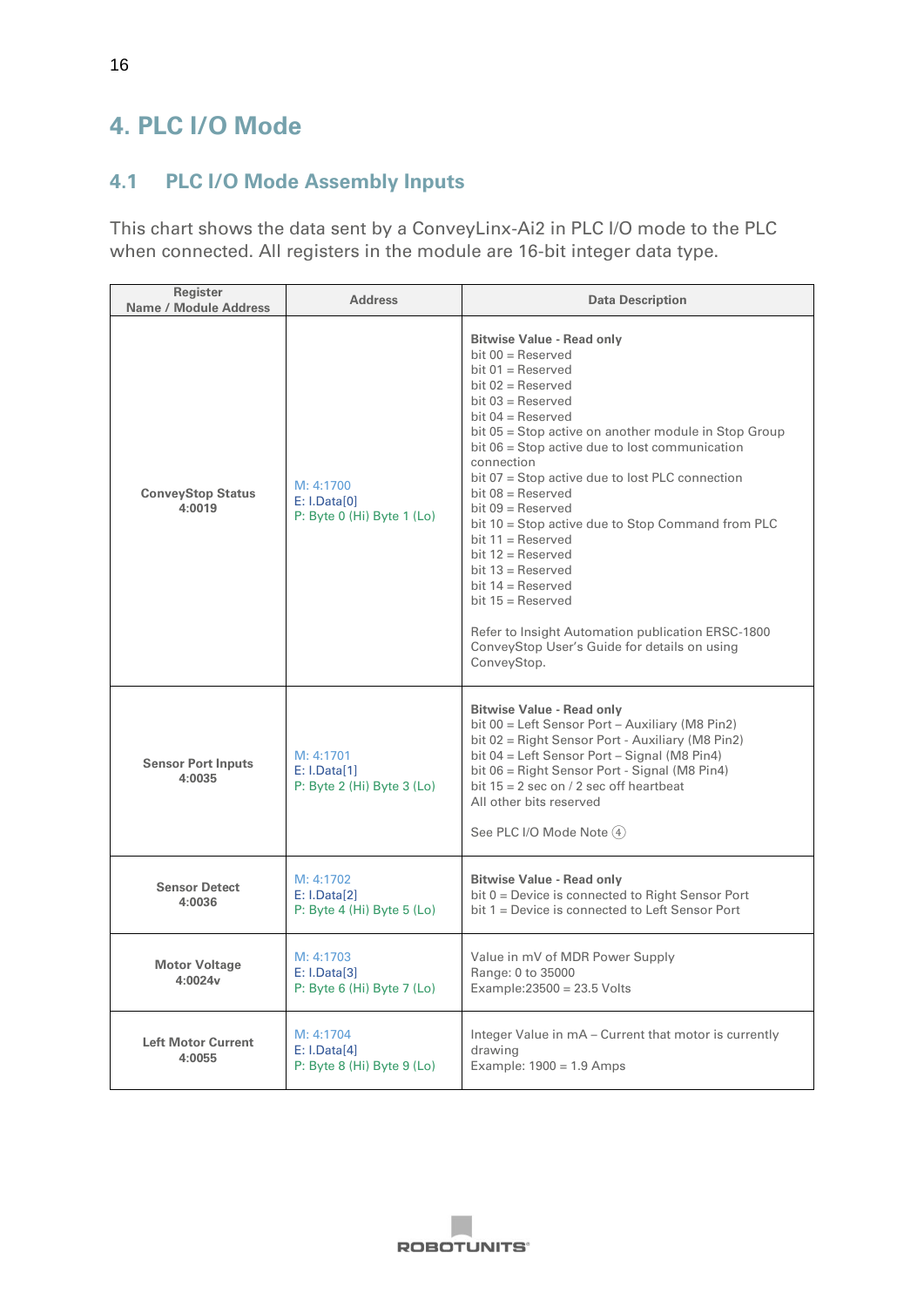| <b>Left Motor Frequency</b><br>4:0056                   | M: 4:1705<br>E: I.Data[5]<br>P: Byte 10 (Hi) Byte 11 (Lo)  | Integer Value in Hz - Current frequency that motor is<br>currently running<br>Example: $300 = 300$ Hz<br>See PLC I/O Mode Note (2)                                                                                                    |                                                                                                                                                                                                                                         |
|---------------------------------------------------------|------------------------------------------------------------|---------------------------------------------------------------------------------------------------------------------------------------------------------------------------------------------------------------------------------------|-----------------------------------------------------------------------------------------------------------------------------------------------------------------------------------------------------------------------------------------|
| <b>Left Motor Temperature</b><br>4:0057                 | M: 4:1706<br>E: I.Data[6]<br>P: Byte 12 (Hi) Byte 13 (Lo)  | High Byte / Low Byte Value of temperatures in °C<br>High Byte = Calculated motor temperature<br>Low Byte = Temperature reading from on-board sensor                                                                                   |                                                                                                                                                                                                                                         |
|                                                         |                                                            | Bitwise Value - See PLC I/O Mode Note (3)                                                                                                                                                                                             |                                                                                                                                                                                                                                         |
| <b>Left Motor Status</b><br>4:0058                      | M: 4:1707<br>E: I.Data[7]<br>P: Byte 14 (Hi) Byte 15 (Lo)  | bit $00 =$ Motor Status<br>bit $01$ = Motor Status<br>bit $02$ = Port in Digital<br>Mode<br>$bit 03 =$ Reserved<br>bit $04 =$ Reserved<br>bit $05 =$ Board Overheat<br>bit $06 = Over-Voltage$<br>bit $07 =$ Low Voltage              | bit $08 =$ Overheated<br>bit $09 = At Max$ . Torque<br>bit $10 =$ Short Circuit<br>$bit 11 = Motor Not$<br>Connected<br>bit $12 =$ Overloaded<br>bit $13$ = Motor Stalled<br>bit $14$ = Hall Sensor Error<br>bit $15 =$ Motor Not Used  |
| <b>Right Motor Current</b><br>4:0079                    | M: 4:1708<br>E: I.Data[8]<br>P: Byte 16 (Hi) Byte 17 (Lo)  | Integer Value in mA - Current that motor is currently<br>drawing<br>Example: $1900 = 1.9$ Amps                                                                                                                                        |                                                                                                                                                                                                                                         |
| <b>Right Motor Frequency</b><br>4:0080                  | M: 4:1709<br>E: I.Data[9]<br>P: Byte 18 (Hi) Byte 19 (Lo)  | Integer Value in Hz - Current frequency that motor is<br>currently running<br>Example: $300 = 300$ Hz<br>See PLC I/O Mode Note (2)                                                                                                    |                                                                                                                                                                                                                                         |
| <b>Right Motor Temperature</b><br>4:0081                | M: 4:1710<br>E: I.Data[10]<br>P: Byte 20 (Hi) Byte 21 (Lo) | High Byte / Low Byte Value of temperatures in °C<br>High Byte = Calculated motor temperature<br>Low Byte = Temperature reading from on-board sensor                                                                                   |                                                                                                                                                                                                                                         |
|                                                         |                                                            | Bitwise Value - See PLC I/O Mode Note 3                                                                                                                                                                                               |                                                                                                                                                                                                                                         |
| <b>Right Motor Status</b><br>4:0082                     | M: 4:1711<br>E: I.Data[11]<br>P: Byte 22 (Hi) Byte 23 (Lo) | bit $00 =$ Motor Status<br>bit $01$ = Motor Status<br>bit $02$ = Port in Digital<br>Mode<br>bit $03 =$ Reserved<br>bit $04 =$ Reserved<br>bit $05 =$ Reserved<br>bit $06 = Over-Voltage$<br>bit $07 =$ Low Voltage                    | bit $08 =$ Overheated<br>bit $09 = At$ . Max. Torque<br>bit $10 =$ Short Circuit<br>bit $11 =$ Motor Not<br>Connected<br>bit $12 =$ Overloaded<br>bit $13$ = Motor Stalled<br>bit $14 = Hall$ Sensor Error<br>bit $15 =$ Motor Not Used |
| Left Motor Port Digital I/O<br><b>Status</b><br>4:0060  | M: 4:1712<br>E: I.Data[12]<br>P: Byte 24 (Hi) Byte 25 (Lo) | <b>Bitwise Value - Read Only</b><br>bit 12 = Short Circuit Error on one or more outputs<br>bit 14 = Over Current – More than 1A detected on one or<br>more outputs<br>See Appendix A - Motor Port as Digital I/O for usage<br>details |                                                                                                                                                                                                                                         |
| <b>Right Motor Port Digital</b><br>I/O Status<br>4:0084 | M: 4:1713<br>E: I.Data[13]<br>P: Byte 26 (Hi) Byte 27 (Lo) |                                                                                                                                                                                                                                       |                                                                                                                                                                                                                                         |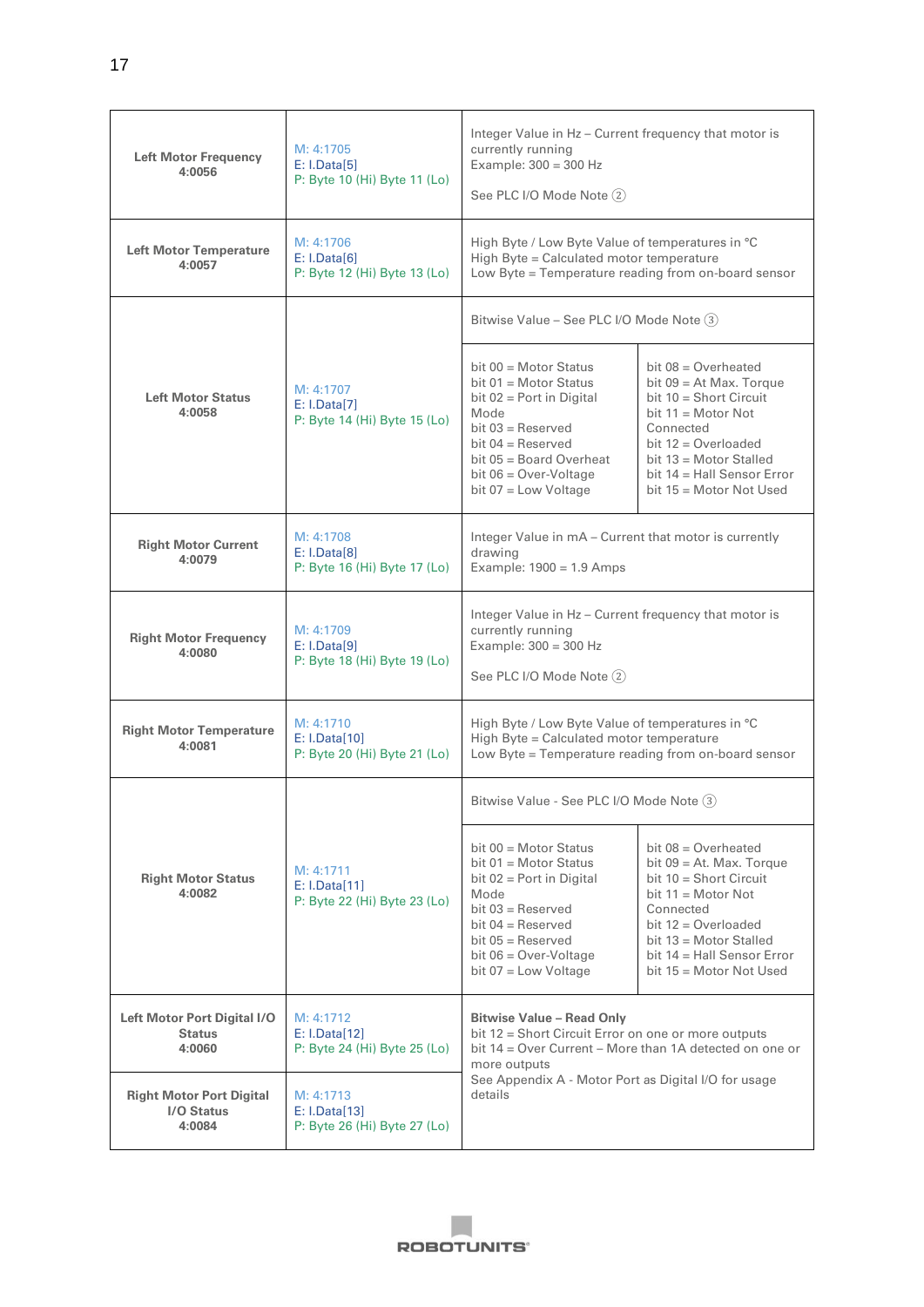| <b>Upstream Module Status</b><br>4:0134                                            | M: 4:1714<br>E: I.Data[14]<br>P: Byte 28 (Hi) Byte 29 (Lo) | Integer Value of Low Byte<br>$0x01$ = Sensor clear and motor stopped<br>$0x02$ = Sensor clear, motor running, accepting from<br>upstream                                                                                                                                                    |  |
|------------------------------------------------------------------------------------|------------------------------------------------------------|---------------------------------------------------------------------------------------------------------------------------------------------------------------------------------------------------------------------------------------------------------------------------------------------|--|
| <b>Downstream Module</b><br><b>Status</b><br>4:0232                                | M: 4:1715<br>E: I.Data[15]<br>P: Byte 30 (Hi) Byte 31 (Lo) | $0x03 =$ Reserved<br>$0x04$ = Sensor blocked, motor running, discharging to<br>downstream<br>$0x05$ = Sensor blocked and motor stopped<br>$0x06 = ConveyLinux-Ai2 Busy$<br>See PLC I/O Mode Note (1) for details                                                                            |  |
| <b>Current Tracking Word 1</b><br>for Adjacent Upstream<br><b>Module</b><br>4:0139 | M: 4:1716<br>E: I.Data[16]<br>P: Byte 32 (Hi) Byte 33 (Lo) | Value = Tracking data word $#1$ (16-bit integer) for the<br>Carton that has just discharged from the ConveyLinx-Ai2<br>Adjacent to this local ConveyLinx-Ai2 module.<br>See PLC I/O Mode Note (1) for Details                                                                               |  |
| <b>Current Tracking Word 2</b><br>for Adjacent Upstream<br><b>Module</b><br>4:0140 | M: 4:1717<br>E: I.Data[17]<br>P: Byte 34 (Hi) Byte 35 (Lo) | Value = Tracking data word $#2$ (16-bit integer) for the<br>Carton that has just discharged from the ConveyLinx-Ai2<br>Adjacent to this local ConveyLinx-Ai2 module.<br>See PLC I/O Mode Note (1) for Details                                                                               |  |
| <b>Reserved</b>                                                                    | M: 4:1718<br>E: I.Data[18]<br>P: Byte 36 (Hi) Byte 37 (Lo) |                                                                                                                                                                                                                                                                                             |  |
| <b>Left Motor Servo Position</b><br>4:0062                                         | M: 4:1719<br>E: I.Data[19]<br>P: Byte 38 (Hi) Byte 39 (Lo) | Signed integer value that indicates the current position<br>of the Left Motor in relation to its "0" position                                                                                                                                                                               |  |
| <b>Right Motor Servo</b><br><b>Position</b><br>4:0086                              | M: 4:1720<br>E: I.Data[20]<br>P: Byte 40 (Hi) Byte 41 (Lo) | Signed integer value that indicates the current position<br>of the Right Motor in relation to its "0" position                                                                                                                                                                              |  |
| <b>Left Motor Servo Status</b><br>4:0011                                           | M: 4:1721<br>E: I.Data[21]<br>P: Byte 42 (Hi) Byte 43 (Lo) | <b>Bit 0: Servo Command Status</b><br>1 = Last Servo Run Command Complete<br>$0 =$ Servo Command in Process<br><b>Bit 1: Servo Reset Status</b><br>Echoes state of Left Motor Servo Command bit 0<br><b>Bit 2: Servo Command Status</b><br>Echoes state of Left Motor Servo Command bit 1   |  |
| <b>Right Motor Servo Status</b><br>4:0016                                          | M: 4:1722<br>E: I.Data[22]<br>P: Byte 44 (Hi) Byte 45 (Lo) | <b>Bit 0: Servo Command Status</b><br>1 = Last Servo Run Command Complete<br>$0 =$ Servo Command in Process<br><b>Bit 1: Servo Reset Status</b><br>Echoes state of Right Motor Servo Command bit 0<br><b>Bit 2: Servo Command Status</b><br>Echoes state of Right Motor Servo Command bit 1 |  |

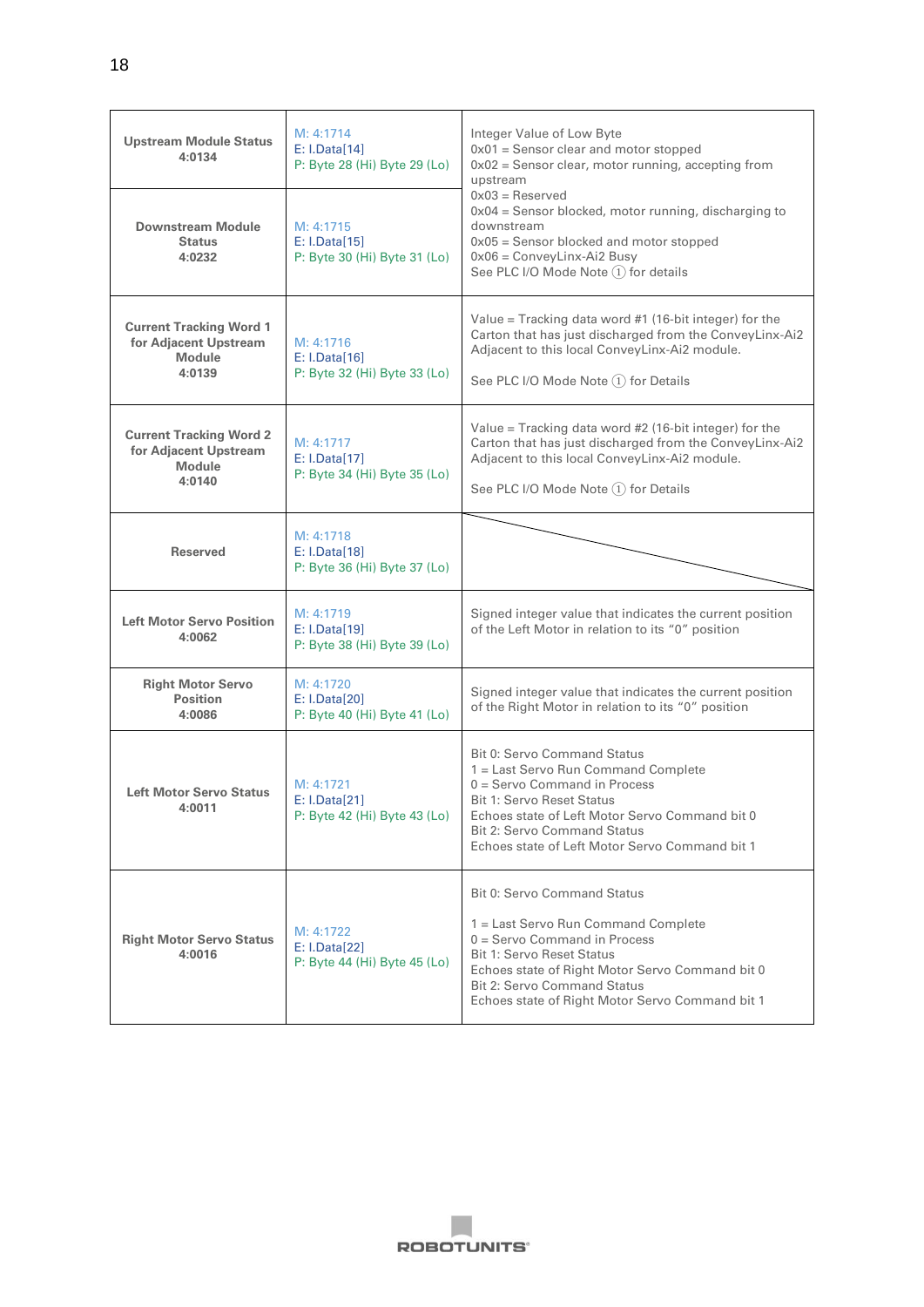| <b>Left Motor Real Speed</b><br>4:0507  | M: 4:1723<br>E: I.Data[23]<br>P: Byte 46 (Hi) Byte 47 (Lo) | Motor Speed and Set Speed Status<br>Bit 0 thru Bit 13: Numerical value of speed.<br>For Motor Roller the value is in mm/s<br>٠                                                                          |
|-----------------------------------------|------------------------------------------------------------|---------------------------------------------------------------------------------------------------------------------------------------------------------------------------------------------------------|
| <b>Right Motor Real Speed</b><br>4:0508 | M: 4:1724<br>E: I.Data[24]<br>P: Byte 48 (Hi) Byte 49 (Lo) | For PGD the value is in RPM x 10<br>٠<br>Bit 14: 1 = Set Speed is above motor's maximum speed<br>Bit 15: $1 = Set Speed$ is below motor's minimum speed<br>Refer to PLC I/O Mode Note $(8)$ for details |

#### <span id="page-19-0"></span>**4.2 PLC I/O Mode Assembly Outputs**

These registers are written by the PLC to the Module when the module is in PLC I/O mode. All registers are 16-bit Integer data type.

| Register<br>Name / Module Address                               | <b>PLC Address</b>                                          | <b>Data Description</b>                                                                                                                                                                                                                                     |  |
|-----------------------------------------------------------------|-------------------------------------------------------------|-------------------------------------------------------------------------------------------------------------------------------------------------------------------------------------------------------------------------------------------------------------|--|
| <b>ConveyStop Command</b><br>4:0020                             | M: 4:1800<br>E: O.Data[0]<br>P: Byte 0 (Hi) Byte 1 (Lo)     | Integer Value<br>$0 = No$ Command<br>1 = Command local module's Stop Group to go to<br><b>Stopped State</b><br>2 = Command local module's Stop Group to Clear<br><b>Stopped State</b>                                                                       |  |
| <b>Set Left Motor Port Digital</b><br>Control<br>4:0060         | M: 4:1801<br>E: O.Data[1]<br>$P: B$ yte 2 (Hi) Byte 3 (Lo)  | <b>Bitwise Values</b><br>bit 0: Reserved<br>bit 1: Energize Motor Port Pin 4<br>bit 2: Energize Motor Port Pin 3<br>bit 3 thru bit $14 =$ Reserved<br>bit 15 = Digital Output Enable<br>$0 =$ Use port as Motor Control<br>$1 = Use$ port as Digital Output |  |
| <b>Set Right Motor Port</b><br><b>Digital Control</b><br>4:0084 | M: 4:1802<br>E: O.Data[2]<br>P: Byte $4$ (Hi) Byte $5$ (Lo) | <b>Bitwise Values</b><br>bit 0: Energize Motor Port Pin 2<br>bit 1: Reserved<br>bit 2: Energize Motor Port Pin 3<br>bit 3 thru bit $14 =$ Reserved<br>bit 15 = Digital Output Enable<br>$0 = Use$ port as Motor Control<br>$1 = Use$ port as Digital Output |  |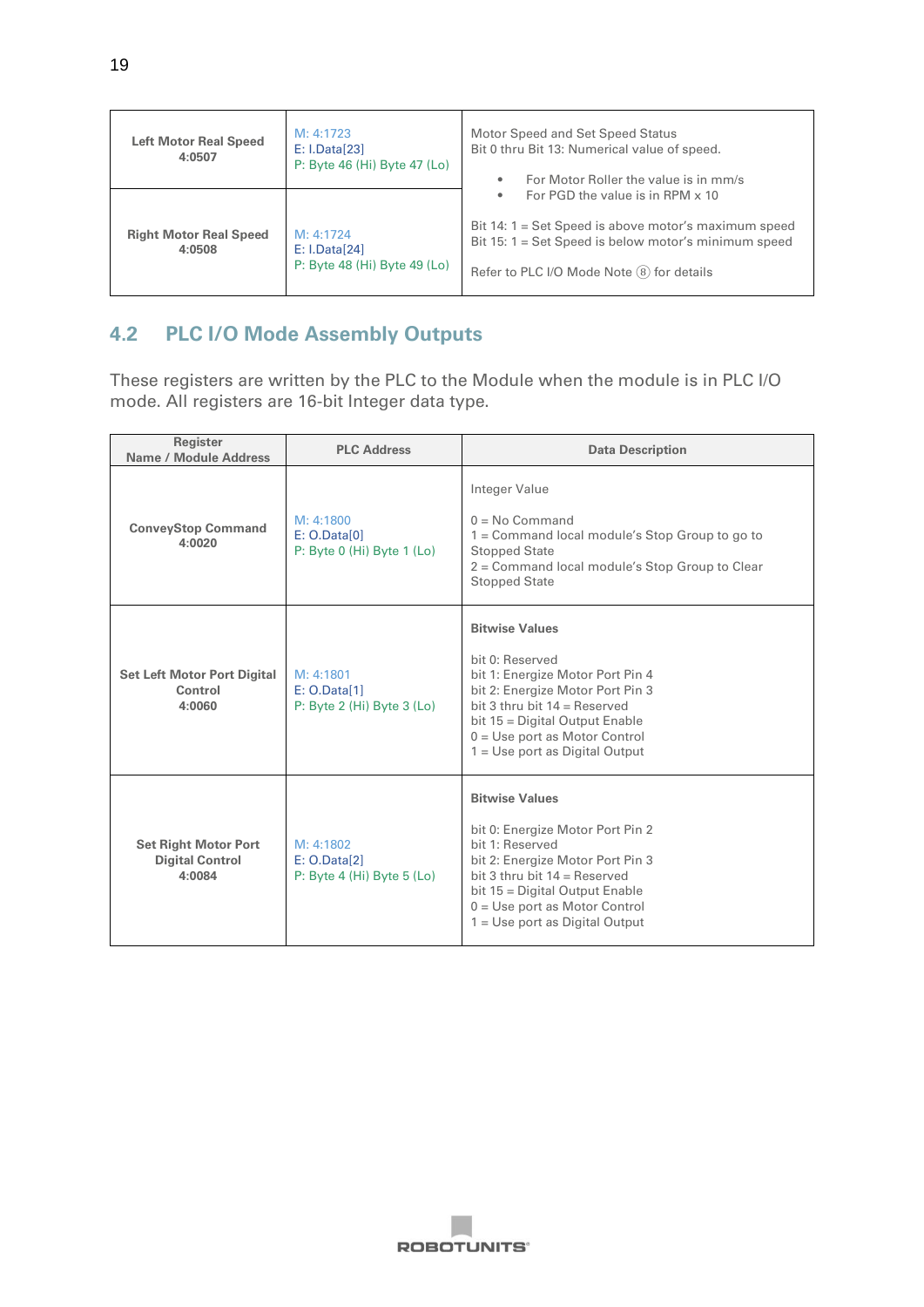| <b>Sensor Port Digital Output</b><br>Control<br>4:0037 | M: 4:1803<br>E: O.Data[3]<br>P: Byte $6$ (Hi) Byte $7$ (Lo) | <b>Bitwise Values</b><br>bit 0: $1 = \text{Left Pin 2 ON}$ , $0 = \text{Left Pin 2 OFF}$<br>bit 1: $1 =$ Right Pin 2 ON, $0 =$ Right Pin 2 OFF<br>bit 2 thru bit 4: Reserved<br>bit 5: $1 =$ Enable Left Pin 2 as Output, $0 =$ Disable Left Pin<br>2 as Output<br>bit 6: $1 =$ Enable Right Pin 2 as Output, $0 =$ Disable Right<br>Pin 2 as Output<br>bit 7 thru bit 15: Reserved |  |
|--------------------------------------------------------|-------------------------------------------------------------|-------------------------------------------------------------------------------------------------------------------------------------------------------------------------------------------------------------------------------------------------------------------------------------------------------------------------------------------------------------------------------------|--|
| Left Motor Run / Reverse<br>4:0260                     | M: 4:1804<br>E: O.Data[4]<br>P: Byte 8 (Hi) Byte 9 (Lo)     | <b>Bit 0:</b><br>$1 =$ Run Command<br>$0 = Stop Command$<br><b>Bit 8:</b><br>$0 =$ Run in Configured Direction<br>1 = Run opposite of Configured Direction                                                                                                                                                                                                                          |  |
| <b>Left Motor Brake Method</b><br>4:0261               | M: 4:1805<br>E: O.Data[5]<br>P: Byte 10 (Hi) Byte 11 (Lo)   | Integer Value<br>0 = Use Configured Brake Method<br>1 = Use Standard Brake Method<br>2 = Use Free Coast Brake Method<br>3 = Use Servo Brake Method                                                                                                                                                                                                                                  |  |
| <b>Left Motor Slave Mode</b><br>4:0262                 | M: 4:1806<br>E: O.Data[6]<br>P: Byte 12 (Hi) Byte 13 (Lo)   | Integer Value<br>$0 =$ Ignore<br>1 = Slave Mode OFF - Left motor independently<br>controlled<br>2 = Slave Mode ON - Left motor mirrors Right motor<br>control<br>$3 =$ Slave Mode ON $-$ Left motor runs in opposite<br>direction of Right motor<br>Refer to PLC I/O Mode Note (9) for details                                                                                      |  |
| <b>Right Motor Run / Reverse</b><br>4:0270             | M: 4:1807<br>E: O.Data[7]<br>P: Byte 14 (Hi) Byte 15 (Lo)   | <b>Bit 0:</b><br>$1 =$ Run Command<br>$0 = Stop$ Command<br><b>Bit 8:</b><br>$0 =$ Run in Configured Direction<br>$1 =$ Run opposite of Configured Direction                                                                                                                                                                                                                        |  |
| <b>Right Motor Brake Method</b><br>4:0271              | M: 4:1808<br>E: O.Data[8]<br>P: Byte 16 (Hi) Byte 17 (Lo)   | Integer Value<br>$0 = Use$ Configured Brake Method<br>1 = Use Standard Brake Method<br>2 = Use Free Coast Brake Method<br>3 = Use Servo Brake Method                                                                                                                                                                                                                                |  |
| <b>Right Motor Slave Mode</b><br>4:0272                | M: 4:1809<br>E: O.Data[9]<br>P: Byte 18 (Hi) Byte 19 (Lo)   | Integer Value<br>$0 =$ Ignore<br>1 = Slave Mode OFF - Right motor independently<br>controlled<br>2 = Slave Mode ON - Right motor mirrors Left motor<br>control<br>3 = Slave Mode ON - Right motor runs in opposite<br>direction of Left motor<br>Refer to PLC I/O Mode Note ⑨ for details                                                                                           |  |

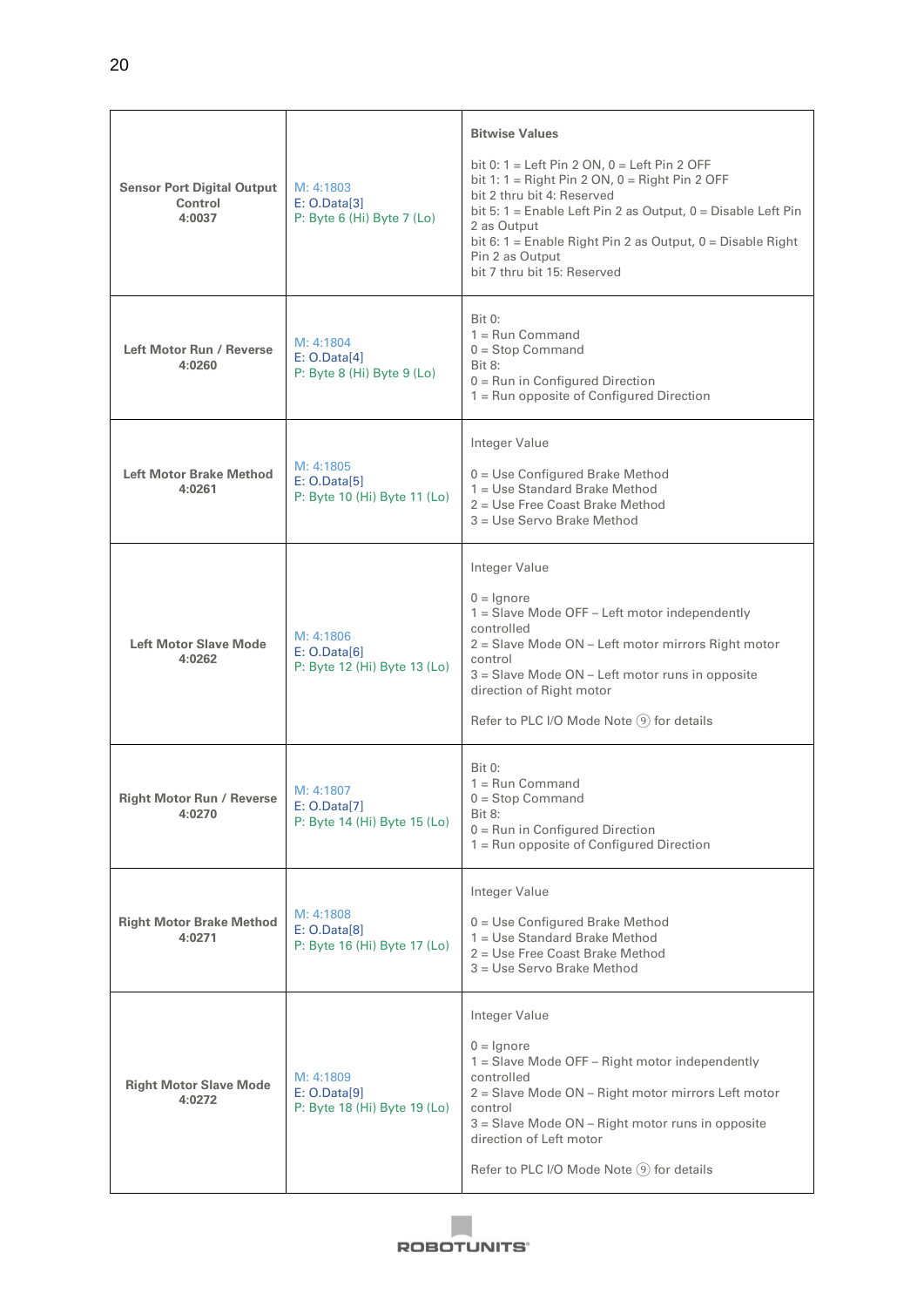| <b>Left Motor Speed</b><br>Reference<br>4:0040             | M: 4:1810<br>E: O.Data[10]<br>P: Byte 20 (Hi) Byte 21 (Lo) | Integer value to set motor speed<br>For MDR value is in mm/s<br>For PGD value is in RPM x 10<br>Value = 0 Remain at last non zero value entered                                                                                                                                                                                                                                                            |  |
|------------------------------------------------------------|------------------------------------------------------------|------------------------------------------------------------------------------------------------------------------------------------------------------------------------------------------------------------------------------------------------------------------------------------------------------------------------------------------------------------------------------------------------------------|--|
| <b>Right Motor Speed</b><br>Reference<br>4:0064            | M: 4:1811<br>E: O.Data[11]<br>P: Byte 22 (Hi) Byte 22 (Lo) | Refer to PLC I/O Mode Note (8) for details                                                                                                                                                                                                                                                                                                                                                                 |  |
| <b>Left Motor Acceleration</b><br>Ramp<br>4:0043           | M: 4:1812<br>E: O.Data[12]<br>P: Byte 24 (Hi) Byte 25 (Lo) | Integer Value<br>For MDR value is in mm<br>For PGD value is in motor pulses*                                                                                                                                                                                                                                                                                                                               |  |
| <b>Left Motor Deceleration</b><br>Ramp<br>4:0044           | M: 4:1813<br>E: O.Data[13]<br>P: Byte 26 (Hi) Byte 27 (Lo) | Deceleration Range: 0 to 10000 (Both MDR and PGD)<br>Acceleration Range: 30 to 10000 (Both MDR and PGD)<br>Value = 0: Remain at last non-zero value entered<br>Please consult PGD documentation for gear ratio to                                                                                                                                                                                          |  |
| <b>Right Motor Acceleration</b><br>Ramp<br>4:0067          | M: 4:1814<br>E: O.Data[14]<br>P: Byte 28 (Hi) Byte 29 (Lo) | equate motor pulses to shaft revolution                                                                                                                                                                                                                                                                                                                                                                    |  |
| <b>Right Motor Deceleration</b><br>Ramp<br>4:0068          | M: 4:1815<br>E: O.Data[15]<br>P: Byte 30 (Hi) Byte 31 (Lo) |                                                                                                                                                                                                                                                                                                                                                                                                            |  |
| <b>Clear Motor Error</b><br>4:0022                         | M: 4:1816<br>E: O.Data[16]<br>P: Byte 32 (Hi) Byte 33 (Lo) | Logical 0 or 1<br>$0 = Stop$ Reset<br>$1 =$ Send Reset<br>Refer to ZPA Mode Note 6 for details.                                                                                                                                                                                                                                                                                                            |  |
| <b>Set Status to Downstream</b><br><b>Module</b><br>4:0196 | M: 4:1817<br>E: 0.Data[17]<br>P: Byte 34 (Hi) Byte 35 (Lo) | Used to write ConveyLinx-Ai2 ZPA Status data to<br>downstream ConveyLinx-Ai2:<br>4 = Instruct Downstream ConveyLinx-Ai2 to "wake-up"<br>and run its most upstream zone<br>1 = Instructs Downstream ConveyLinx-Ai2 that carton<br>has exited local zone and to accept any tracking data<br>written in Set Discharge Tracking Word 1 / Word 2<br>registers when carton arrives.<br>See PLC I/O Mode Note (6) |  |
| <b>Set Status to Upstream</b><br><b>Module</b><br>4:0116   | M: 4:1818<br>E: O.Data[18]<br>P: Byte 36 (Hi) Byte 37 (Lo) | Used to write ConveyLinx-Ai2 ZPA Status data to next<br>upstream ConveyLinx-Ai2:<br>5 = Instructs Upstream ConveyLinx-Ai2's discharge zone<br>to accumulate and hold any carton that arrives at its<br>discharge zone.<br>1 = Instructs Upstream ConveyLinx-Ai2's discharge zone<br>to release any carton that arrives at its discharge zone.<br>See PLC I/O Mode Note 6                                   |  |

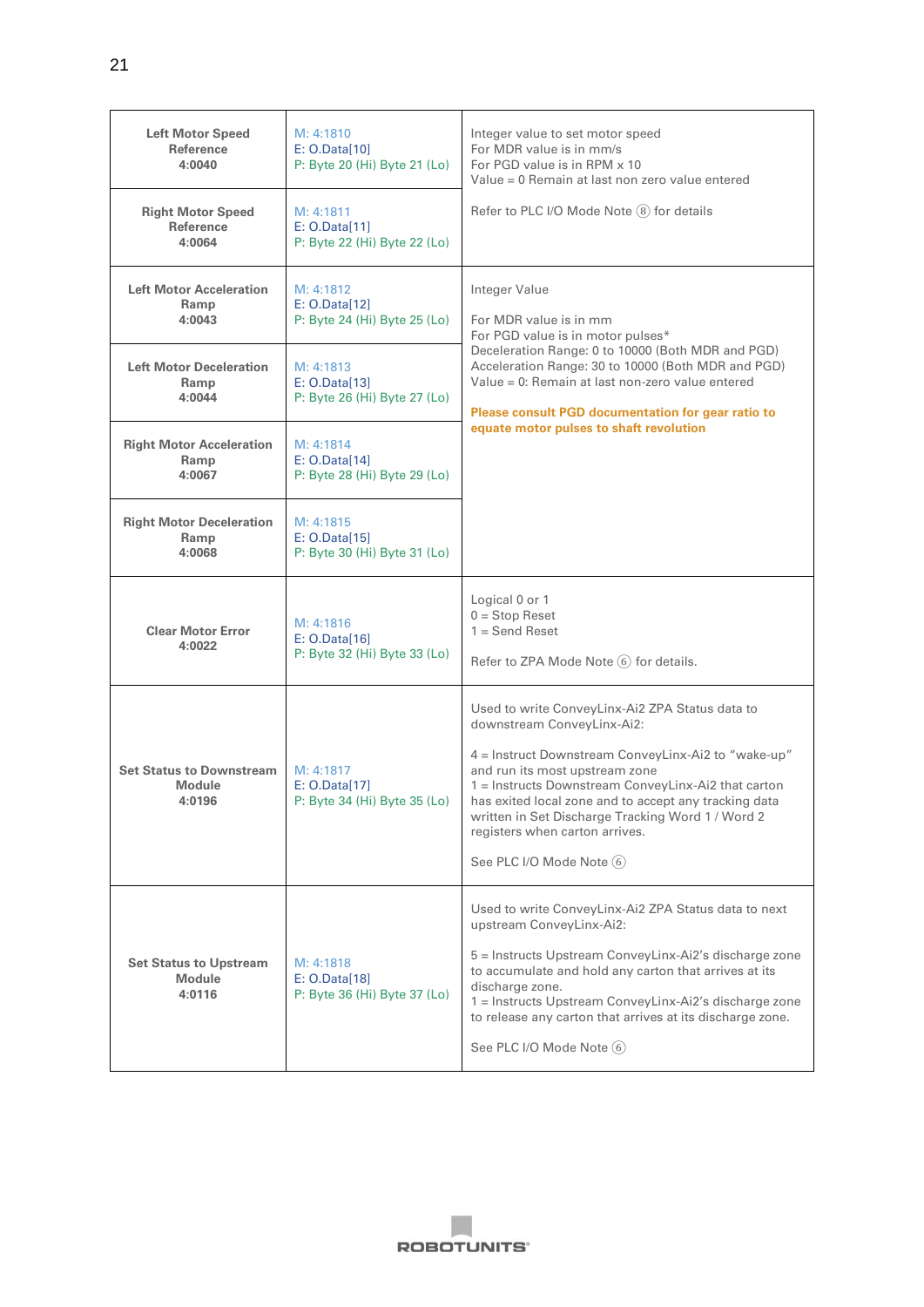| <b>Sensor Port Input Signal</b><br><b>Condition Mask</b><br>4:0034 | M: 4:1819<br>E: O.Data[19]<br>P: Byte 38 (Hi) Byte 39 (Lo) | <b>Bitwise Value</b><br>bit 00 = Left Sensor Port - Auxiliary (M8 Pin2)<br>bit 02 = Right Sensor Port - Auxiliary (M8 Pin2)<br>bit 04 = Left Sensor Port - Signal (M8 Pin4)<br>bit 06 = Right Sensor Port - Signal (M8 Pin4)<br>All other bits reserved<br>See PLC I/O Mode Note (7) |  |
|--------------------------------------------------------------------|------------------------------------------------------------|--------------------------------------------------------------------------------------------------------------------------------------------------------------------------------------------------------------------------------------------------------------------------------------|--|
| <b>Set Discharge Tracking</b><br>Word 1<br>4:0201                  | M: 4:1821<br>E: O.Data[21]<br>P: Byte 42 (Hi) Byte 42 (Lo) | Only used when local PLC I/O Mode ConveyLinx-Ai2<br>needs to pass tracking data to a downstream connected<br>ConveyLinx-Ai2. Used in conjunction with Set Status to<br>Downstream Module register                                                                                    |  |
| <b>Set Discharge Tracking</b><br>Word 2<br>4:0202                  | M: 4:1821<br>E: 0.Data[21]<br>P: Byte 42 (Hi) Byte 42 (Lo) | See PLC I/O Mode Note (6)                                                                                                                                                                                                                                                            |  |
| Reserved                                                           | M: 4:1822<br>E: 0.Data[22]<br>P: Byte 44 (Hi) Byte 44 (Lo) |                                                                                                                                                                                                                                                                                      |  |
| <b>Left Motor Servo</b><br><b>Command Distance</b><br>4:0008       | M: 4:1823<br>E: 0.Data[23]<br>P: Byte 46 (Hi) Byte 47 (Lo) | Signed integer value in mm of the distance to move to<br>on the next Left Motor Servo Run Command<br>Valid values are from -32767 to +32767<br>See section Servo Motor Control Example                                                                                               |  |
| <b>Left Motor Servo</b><br><b>Command Word</b><br>4:0009           | M: 4:1824<br>E: 0.Data[24]<br>P: Byte 48 (Hi) Byte 49 (Lo) | Bit 0: Reset Command<br>1 = Set Current Distance Count as "0"<br>Bit 1: Servo Run Command<br>1 = Run in Motor from current count to the set mm count<br>in Left Motor Servo Command Distance Register<br>See section Servo Motor Control Example                                     |  |
| <b>Right Motor Servo</b><br><b>Command Distance</b><br>4:0013      | M: 4:1825<br>E: 0.Data[25]<br>P: Byte 50 (Hi) Byte 51 (Lo) | Signed integer value in mm of the distance to move to<br>on the next Left Motor Servo Run Command<br>Valid values are from -32767 to +32767<br>See section Servo Motor Control Example                                                                                               |  |
| <b>Right Motor Servo</b><br><b>Command Word</b><br>4:0014          | M: 4:1826<br>E: O.Data[26]<br>P: Byte 52 (Hi) Byte 52 (Lo) | Bit 0: Reset Command<br>1 = Set Current Distance Count as "0"<br>Bit 1: Servo Run Command<br>$1 =$ Run in Motor from current count to the set mm count<br>in Left Motor Servo Command Distance Register<br>See section Servo Motor Control Example                                   |  |

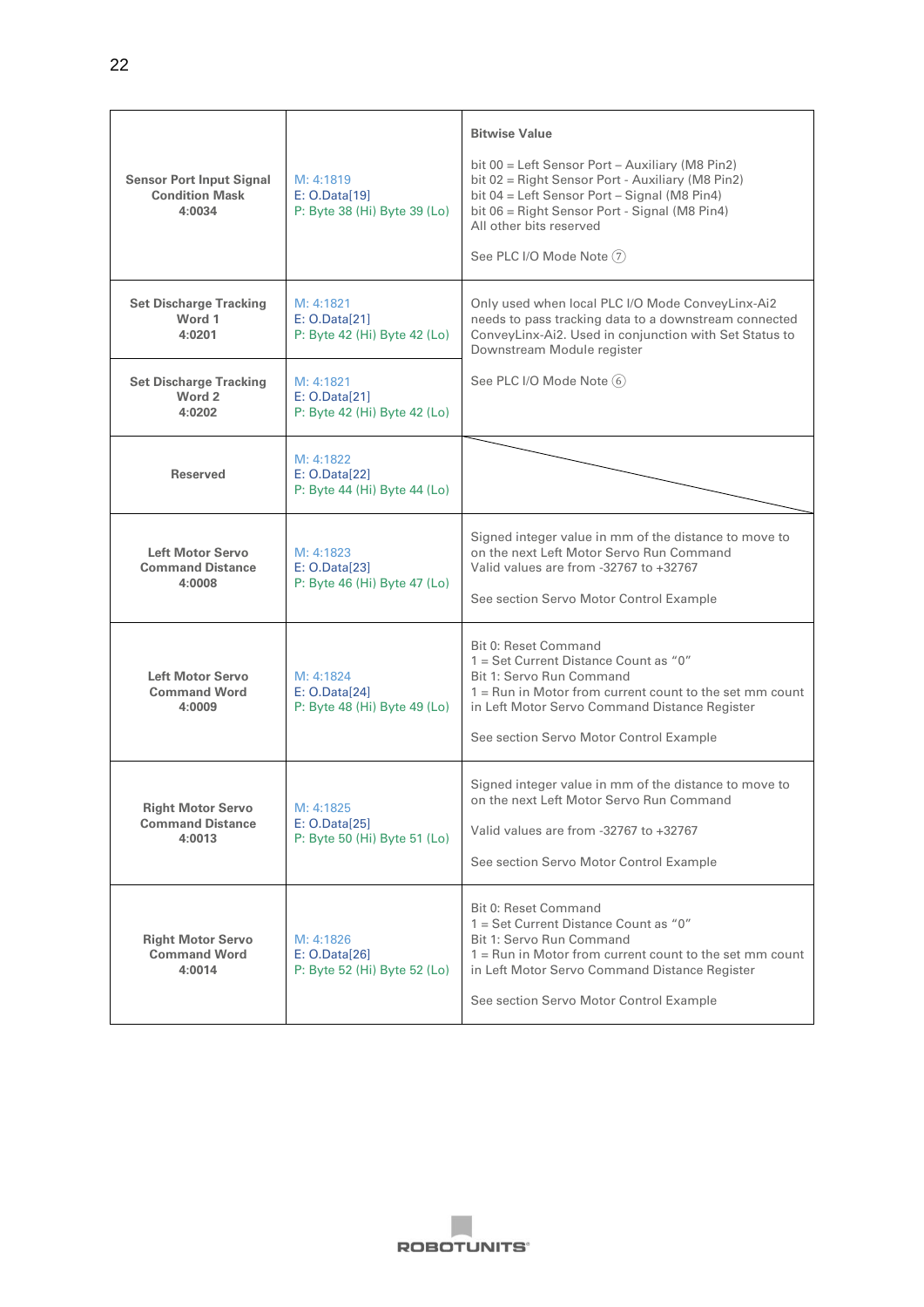# <span id="page-23-0"></span>**5. PLC I/O Mode Notes**

### <span id="page-23-1"></span>**5.1 Note** ①

These registers only contain meaningful data if the ConveyLinx connections between upstream and/or downstream ConveyLinx-Ai2s are preserved when placing the local ConveyLinx-Ai2 into PLC I/O mode from within EasyRoll. If connections are cleared in EasyRoll, these registers will not contain any pertinent data and will not be updated by adjacent ConveyLinx-Ai2s. Refer to section Optional "Clear Connections" Choice for further details.

### <span id="page-23-2"></span>**5.2 Note** ②

Motor frequency is determined by a combination of motor RPM and the number of poles the motor contains and these will be different depending on the particular MDR used. Please consult MDR documentation to determine meaningful values for motor frequency

### <span id="page-23-3"></span>**5.3 Note** ③

Bits 0 and 1 are used in combination to provide 4 possible states. The following chart defines the bit values for these states:

| <b>Motor Status bit 0 and bit 1</b> |       |                                                         |  |
|-------------------------------------|-------|---------------------------------------------------------|--|
| Bit 1                               | Bit 0 | <b>Description</b>                                      |  |
|                                     |       | Motor not running, standard or servo braking applied    |  |
|                                     |       | Motor running in CCW Direction                          |  |
|                                     |       | Motor running in CW Direction                           |  |
|                                     |       | Motor not running and no braking applied (free to spin) |  |

#### <span id="page-23-4"></span>**5.4 Note** ④

The electrical logic state of the signal on the Sensor/Control Port pins are bit-wise exclusive OR (XOR) with the bits set in the Sensor & Control Port Input Signal Condition Mask register to arrive at the bit values seen in the Sensor & Control Port Inputs register. This allows the PLC programmer to control whether an electrically energized condition results in a logical 1 or a logical 0 in the Sensor & Control Port Inputs register. This same relationship is also mirrored by the state of the input's corresponding LED indicator.

See PLC I/O Mode Note  $(7)$  for further details.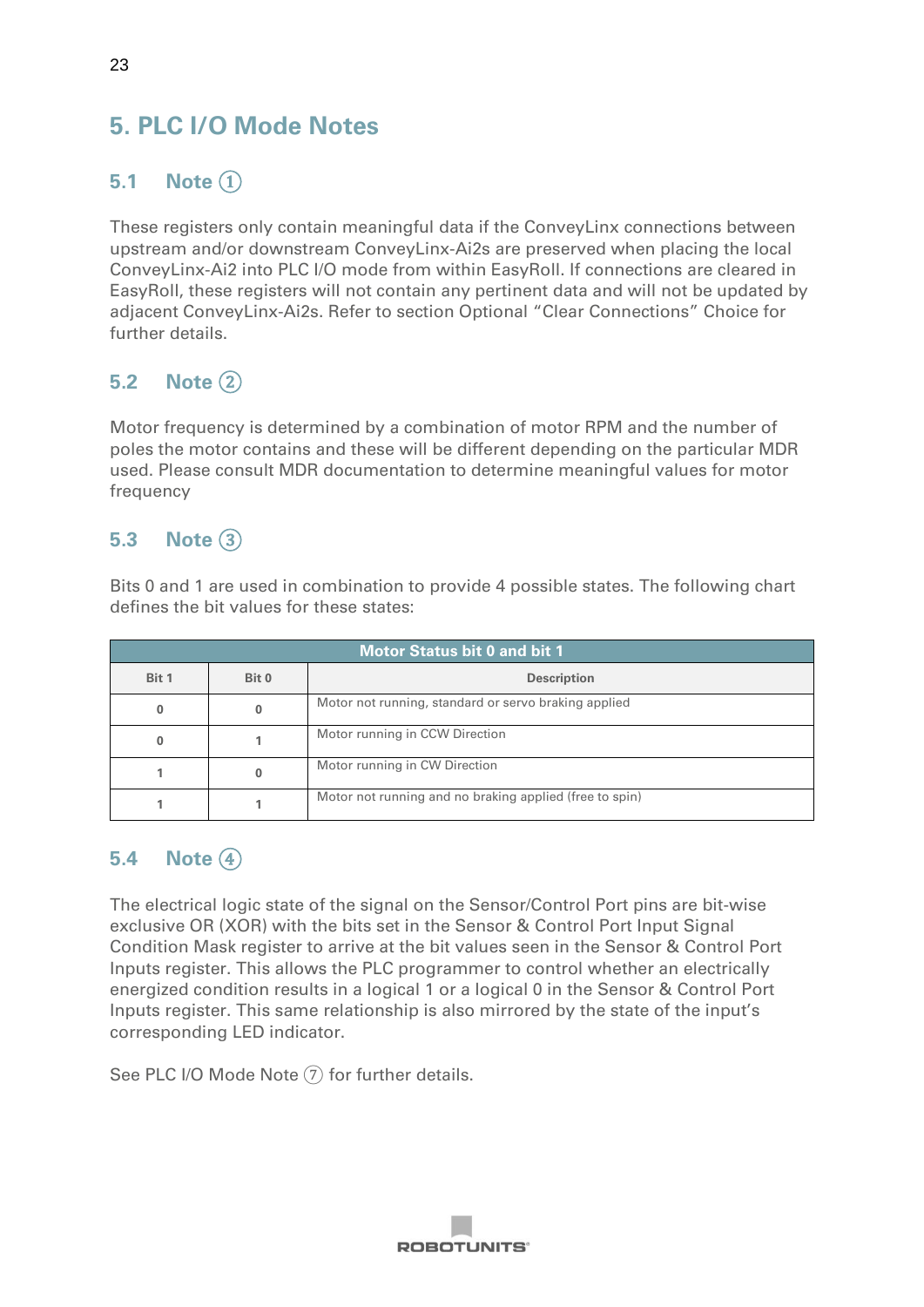### <span id="page-24-0"></span>**5.5 Note** ⑤

The data in this register is only valid when a given motor port is placed into Digital I/O mode by the PLC. When a given motor port is being used as Digital I/O the only meaningful bits are bits 12 and 14 as shown. Other bits in this register may contain values and should be ignored as valid input data.

Refer to Appendix A - Motor Port as Digital I/O for wiring details for using a motor port as digital I/O.

# <span id="page-24-1"></span>**5.6 Note** ⑥

For registers involving status and tracking to upstream or downstream ConveyLinx-Ai2's in ZPA mode, the connections must be preserved when placing the ConveyLinx-Ai2 in question into PLC I/O mode from within EasyRoll. Refer to section Optional "Clear Connections" Choice on page 47 for further details.

# <span id="page-24-2"></span>**5.7 Note** ⑦

For a ConveyLinx-Ai2 in standard ZPA mode, the Auto-Configuration procedure sets values in this register to allow the ConveyLinx-Ai2 to correctly display the Sensor and Control port Input circuit LEDs to facilitate diagnostics. This is done, for example, to make visual LED diagnostics the same for "zone blocked" regardless of the sensor type.

For example, suppose the zone photo sensors used are "Light Operate, Normally Open". This means that the sensor's output is energizing the ConveyLinx-Ai2's sensor input pin 4 when the zone is clear. The ConveyLinx-Ai2 Sensor port LED indicator for pin 4 (green) should illuminate when the zone is blocked; so, the Auto-Configuration procedure sets a bit in the Sensor & Control Port Input Signal Condition Mask register to correspond to the pin 4 signal on the appropriate sensor port. If the sensor is electrically opposite such that its output energizes pin 4 of the sensor port when the zone is blocked, then the bit corresponding to pin 4 for this sensor port is clear such that the sensor port's LED illuminates green when pin 4 is energized.

When a ConveyLinx-Ai2 is placed in PLC I/O mode; the Sensor & Control Port Input Signal Condition Mask register is cleared of the values set during the Auto-Configure procedure. The Sensor & Control Port Input Signal Condition Mask register is made available for PLC I/O mode Sensor port inputs to give the PLC programmer the same flexibility for configuring which electrical state (on or off) of the input will cause a logical 1 to appear in the Sensor & Control Port Inputs register and illuminate the pin's corresponding LED. By setting or clearing the corresponding bit for a given port's sensor or aux I/O signal, the PLC programmer can determine which physical state (on or off) of the input signal will cause its corresponding pin's bit in the Sensor & Control Port Inputs register to be set and its corresponding LED to illuminate.

The following is an example that shows the bit patterns and signals for one of the ConveyLinx-Ai2's inputs. The same pattern applies to all available ConveyLinx-Ai2 inputs:

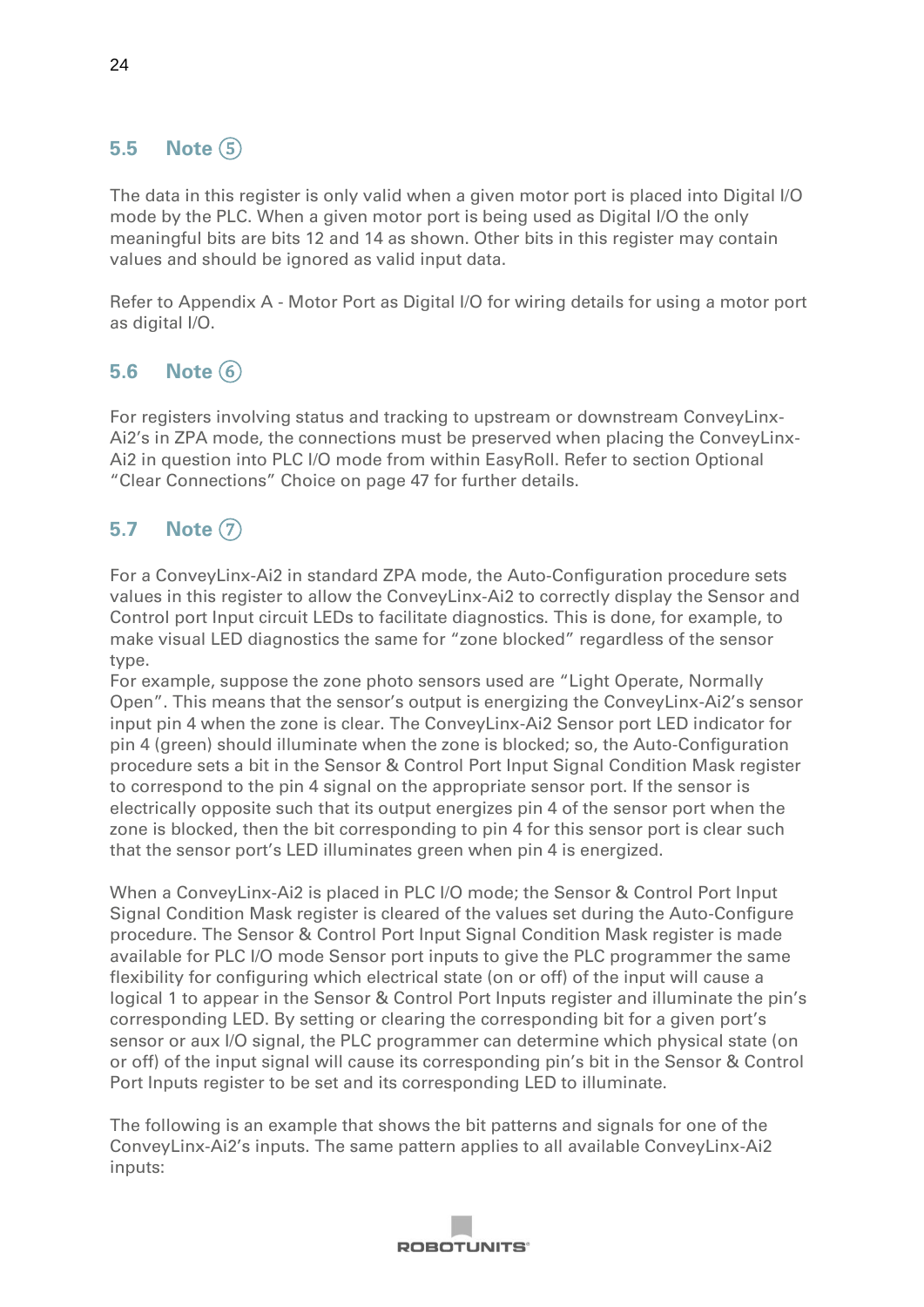| <b>Right Sensor Port - Pin 4 Signal</b> |                                                                            |                                             |                  |
|-----------------------------------------|----------------------------------------------------------------------------|---------------------------------------------|------------------|
| <b>Electrical Signal</b>                | <b>Sensor Port Input Signal</b><br><b>Condition Mask Register</b><br>bit 6 | <b>Sensor Port Inputs</b><br>Register bit 6 | <b>LED State</b> |
| <b>OFF</b>                              |                                                                            |                                             | $Green = OFF$    |
| ΟN                                      |                                                                            |                                             | $Green = ON$     |
| OFF                                     |                                                                            |                                             | $Green = ON$     |
|                                         |                                                                            |                                             | $Green = OFF$    |

Be careful when changing the Sensor & Control Port Input Signal Condition Mask in your Ethernet I/P PLC program. The input bit values in the Sensor & Control Port Inputs register can show unexpected or opposite values from expected until the PLC has updated the Sensor & Control Port Input Signal Condition Mask data. This update could take several program scans depending upon the Ethernet IP RPI settings. Take care to be sure that the Sensor & Control Port Input Signal Condition Mask data is written to the ConveyLinx-Ai2 Before acting on any input values in the Sensor & Control Port Inputs register.

Please note that the Sensor/Control Port LEDs are tri-colored. In applications where both Pin 4 and Pin 2 are used on the same Sensor Port; please note that when the green and red LEDs are illuminated at the same time, the color will be amber.

#### <span id="page-25-0"></span>**5.8 Note** ⑧

The Ai motor technology encodes the specific motor data into a memory chip inside the motor. This data is read by the ConveyLinx-Ai2 module. Included in this data are the mechanical characteristics for the motor including the minimum and maximum speed settings. You can enter values in the speed reference registers that are outside the allowable range for the connected motor. If you enter a value greater than the maximum; the speed will be set to the maximum. If you enter a value lower than the minimum, the speed will be set to the minimum.

For the Motor Real Speed input registers, you can know if the value entered in the Speed Reference register is outside the allowable range by monitoring bits 14 and 15 of these registers.

For example, let's say we have an MDR whose maximum speed is 1.34 m/s. At this speed, the value in the Real Speed input register will show a decimal value very close or equal to 1340 (which is the speed in mm/s). If we enter a value of 2.0 m/s for the speed reference (value of 2000 in Speed Reference register) and then run the motor, in the Real Speed input register for that motor you will see a decimal value very close or equal to 17724. Analyzing this value at the bit level, you will see that bit 14 is set indicating that the Speed Reference value is above the maximum value. If you strip off bit 14 from this value, the remaining decimal value (i.e. the binary value of bits 0 thru 13) will be very close or equal to 1340; which is the maximum speed allowed for the MDR. Similarly, if the Speed Reference value entered is below the minimum value, bit 15 will be set in the motor's Real Speed register. Stripping out bit 15, the binary value of bits 0 thru 13 will indicate a value very close or equal to the motor's minimum allowed speed.

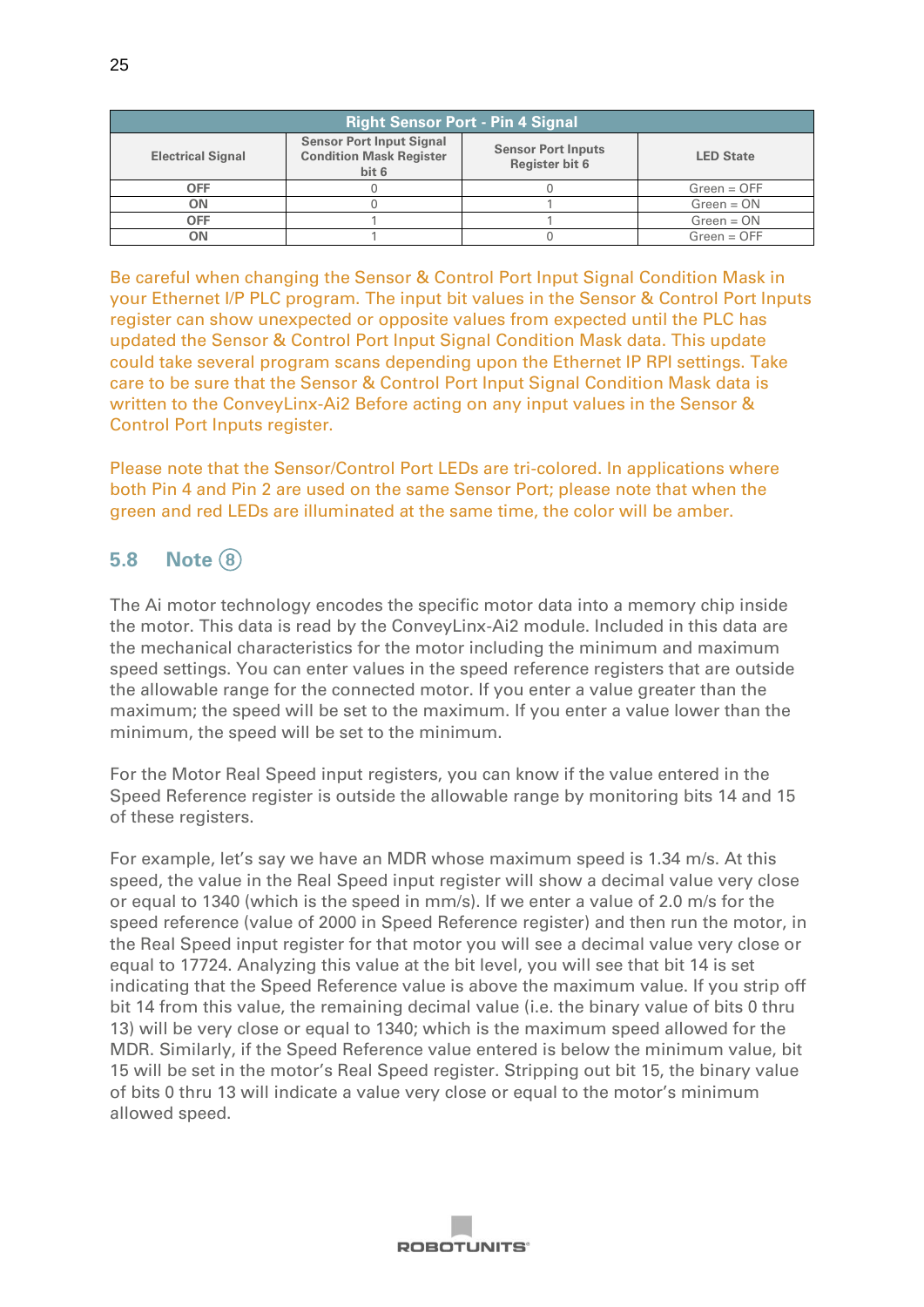### <span id="page-26-0"></span>**5.9 Note** ⑨

When enabling Slave Mode for a given motor (Left or Right), the motor type, speed, acceleration, deceleration, and braking mode settings used for the opposite motor are applied to the Slave Mode motor. The Slave Mode motor then runs and stops in unison with the control of the opposite or Master motor. For example, if Slave Mode is ON for the Left motor; then the Right motor's settings will be copied to the Left motor. In your PLC logic, you only need to start/stop the Right motor and the Left motor will automatically follow the Right motor.

Please note that if you enable Slave Mode for both the Left and Right motors at the same time, then the ConveyLinx-Ai2 will default to the Left motor being in Slave Mode and the Right motor will provide the master control.